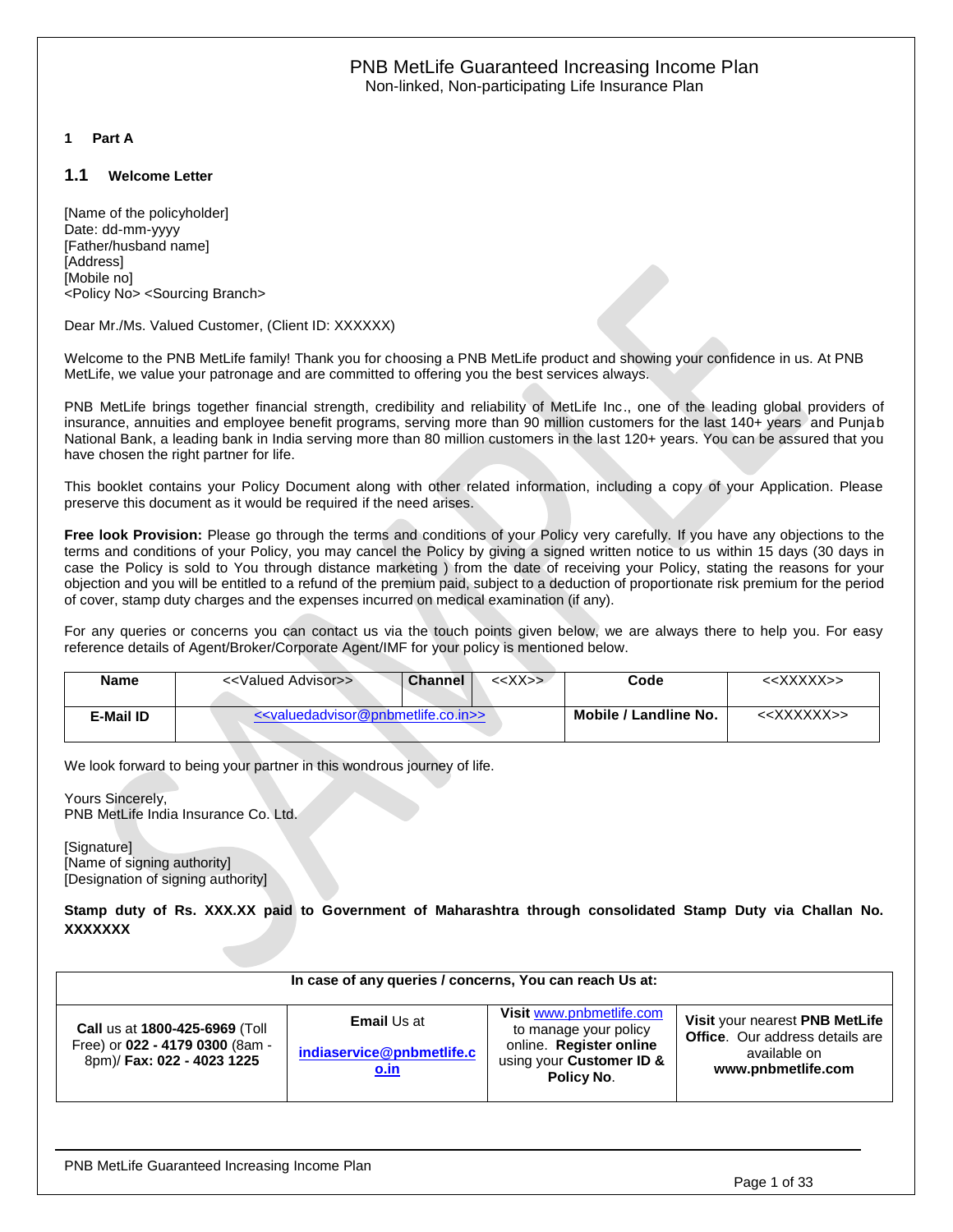# <span id="page-1-0"></span>**1.2 Policy Preamble**

#### **PNB MetLife Guaranteed Increasing Income Plan A Non-Linked, Non-Participating Life Insurance Plan**

This is a contract of insurance between you and PNB MetLife India Insurance Company Limited. This contract of insurance has been enacted on receipt of the premium deposit and is based on the details in the Application received together with the other information, documentation and declarations received from you for effecting a life insurance contract on the life of the person named in the Policy Schedule below.

We agree to pay the benefits under this Policy on the occurrence of the insured event described in Part C of this Policy, subject to the terms and conditions of the Policy.

#### **On examination of the Policy, if you notice any mistake or error, please return the Policy document to us in order that We may rectify it.**

Signed by and on behalf of PNB MetLife India Insurance Company Limited

[Signature] [Name of signing authority] [Designation of signing authority]

# <span id="page-1-1"></span>**1.3 Policy Schedule**

| Name of the Plan   | <b>PNB MetLife Guaranteed Increasing Income Plan</b> |
|--------------------|------------------------------------------------------|
| Nature of the Plan | Non-linked, Non-participating Life Insurance Plan    |
| <b>UIN</b>         | 117N121V01                                           |

| <b>Issue</b> |
|--------------|
|--------------|

#### **1. Details of the Policyholder and Life Assured**

| Name of Policyholder                |                   | Gender |  | Date of Birth |  |  |
|-------------------------------------|-------------------|--------|--|---------------|--|--|
| Name of Life Assured                |                   | Gender |  | Date of Birth |  |  |
| Address of Policyholder             |                   |        |  |               |  |  |
| <b>Telephone Number</b>             |                   |        |  |               |  |  |
| Mobile Number                       |                   |        |  |               |  |  |
| Address of Life Assured             |                   |        |  |               |  |  |
| Age admitted of the Life<br>Assured | <yes no=""></yes> |        |  |               |  |  |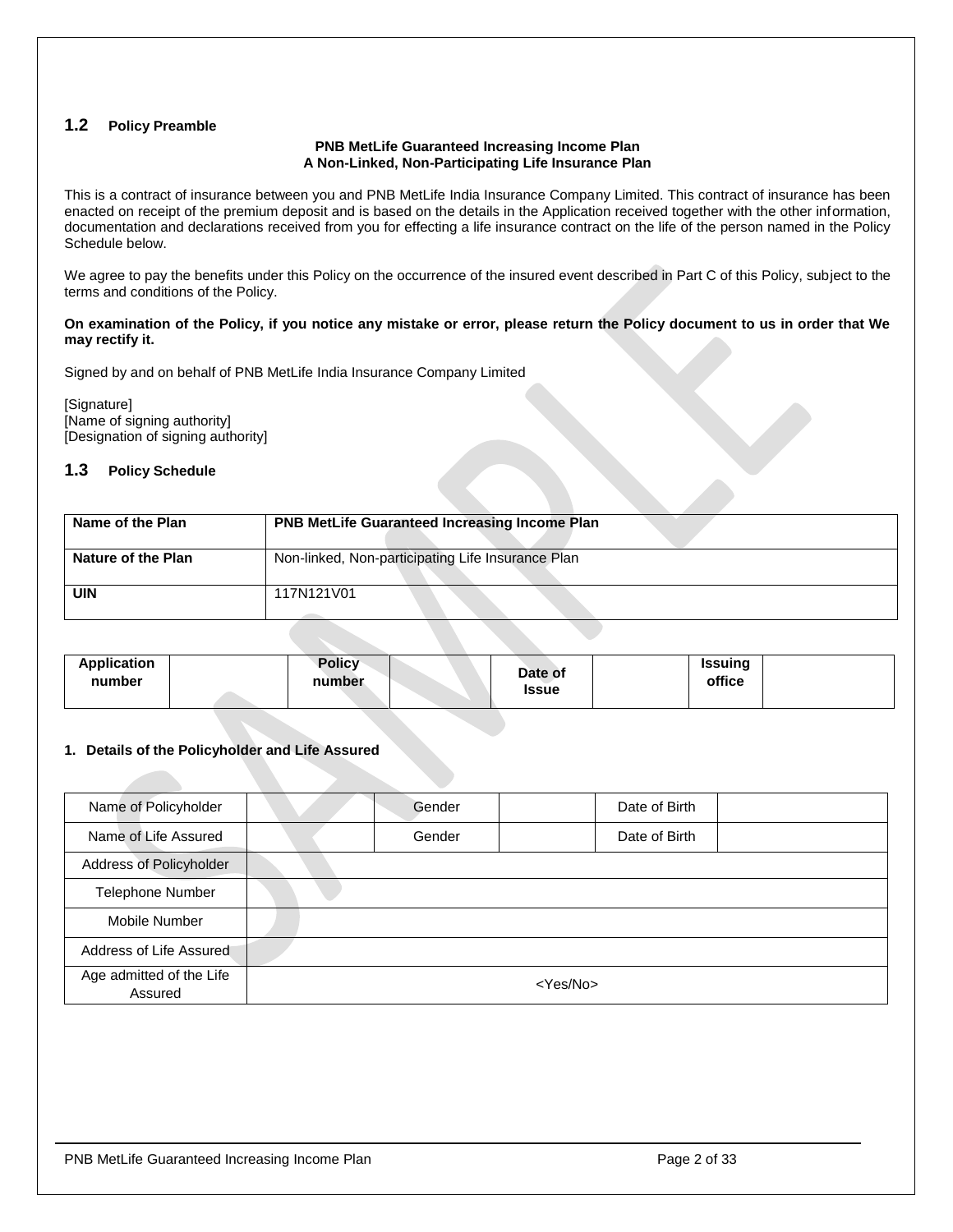# **2. Policy Details**

| Base Plan          | Death Benefit<br>Payout<br>Option | Multiple<br>Option<br>chosen | Basic<br>Sum<br>Assured<br>(Rs.) | Policy<br>Term<br>(vears) | Premium<br>Paying<br>Term<br>(vears) | Installment<br>Premium<br>(Rs.) | Goods<br>and<br>Services<br>Tax $(Rs)^*$ | Total<br>Installmen<br>t Premium<br>(Rs) | Annualised<br>Premium<br>(Rs) |
|--------------------|-----------------------------------|------------------------------|----------------------------------|---------------------------|--------------------------------------|---------------------------------|------------------------------------------|------------------------------------------|-------------------------------|
| <b>PNB MetLife</b> |                                   |                              |                                  |                           |                                      |                                 |                                          |                                          |                               |
| Guaranteed         |                                   |                              |                                  |                           |                                      |                                 |                                          |                                          |                               |
| Increasing         |                                   |                              |                                  |                           |                                      |                                 |                                          |                                          |                               |
| Income Plan        |                                   |                              |                                  |                           |                                      |                                 |                                          |                                          |                               |

**\*** Includes Goods and Services tax (GST) at prevailing rates. You will be responsible to pay any new or additional tax/levy or any changed amount of GST being made applicable/ imposed on the premium(s) by competent authority.

#### **3. Rider Details**

| Rider Name                         | Sum<br>Assured<br>(Rs.) | <b>Rider Term</b><br>(vears) | Premium<br>Paying<br>$\tau_{\rm{erm}}$<br>(vears) | Installment<br><b>Premium</b><br>(Rs.) | Goods<br>and<br>Services<br>tax $(Rs)^*$ | Total<br>Installment<br>Premium<br>(Rs) | Annualised<br>Premium<br>(Rs) |
|------------------------------------|-------------------------|------------------------------|---------------------------------------------------|----------------------------------------|------------------------------------------|-----------------------------------------|-------------------------------|
| < <rider 1="" name="">&gt;</rider> |                         |                              |                                                   |                                        |                                          |                                         |                               |
| < <rider 2="" name="">&gt;</rider> |                         |                              |                                                   |                                        |                                          |                                         |                               |

# **4. Contract Details**

| Date of Inception of Policy    | $<<$ DD MM YY $>>$ | <b>Premium Due Date</b>                                 | $<<$ DD MM YY $>>$      |
|--------------------------------|--------------------|---------------------------------------------------------|-------------------------|
| Date of Commencement of Risk   | $<<$ DD MM YY>>    | <b>Premium Payment Term</b>                             | <<>> years              |
| <b>Policy Anniversary Date</b> | $<<$ DD MM YY $>>$ | Last Premium Due Date                                   | $<<$ DD MM YY $>>$      |
| <b>Maturity Date</b>           | $<<$ DD MM YY>>    | Total Installment Premium (incl. of                     |                         |
| <b>Policy Currency</b>         |                    | rider(s) premium, any extra<br>premium, taxes & cesses) | $Rs. < \Leftrightarrow$ |

#### **5. Details of Agent/Intermediary/Sales Personnel**

| Name                        |  |
|-----------------------------|--|
| License/Registration number |  |
| Phone number                |  |
| Address                     |  |
| Email address               |  |
|                             |  |

# **Special provisions/options (if any)**

# **6. Nominee details**

| Name(s) of the Nominee   | <b>Relationship with</b><br><b>Life Assured</b> | Share(s) $%$                    |
|--------------------------|-------------------------------------------------|---------------------------------|
| 1) << Name off nominee>> | < <relation>&gt;</relation>                     | < <percentage>&gt;</percentage> |
| $\mathbf{2}$             |                                                 |                                 |
| 3)                       |                                                 |                                 |
| $\vert$                  |                                                 |                                 |

#### **7. Appointee details (Only in case Nominee is less than 18 years of Age)**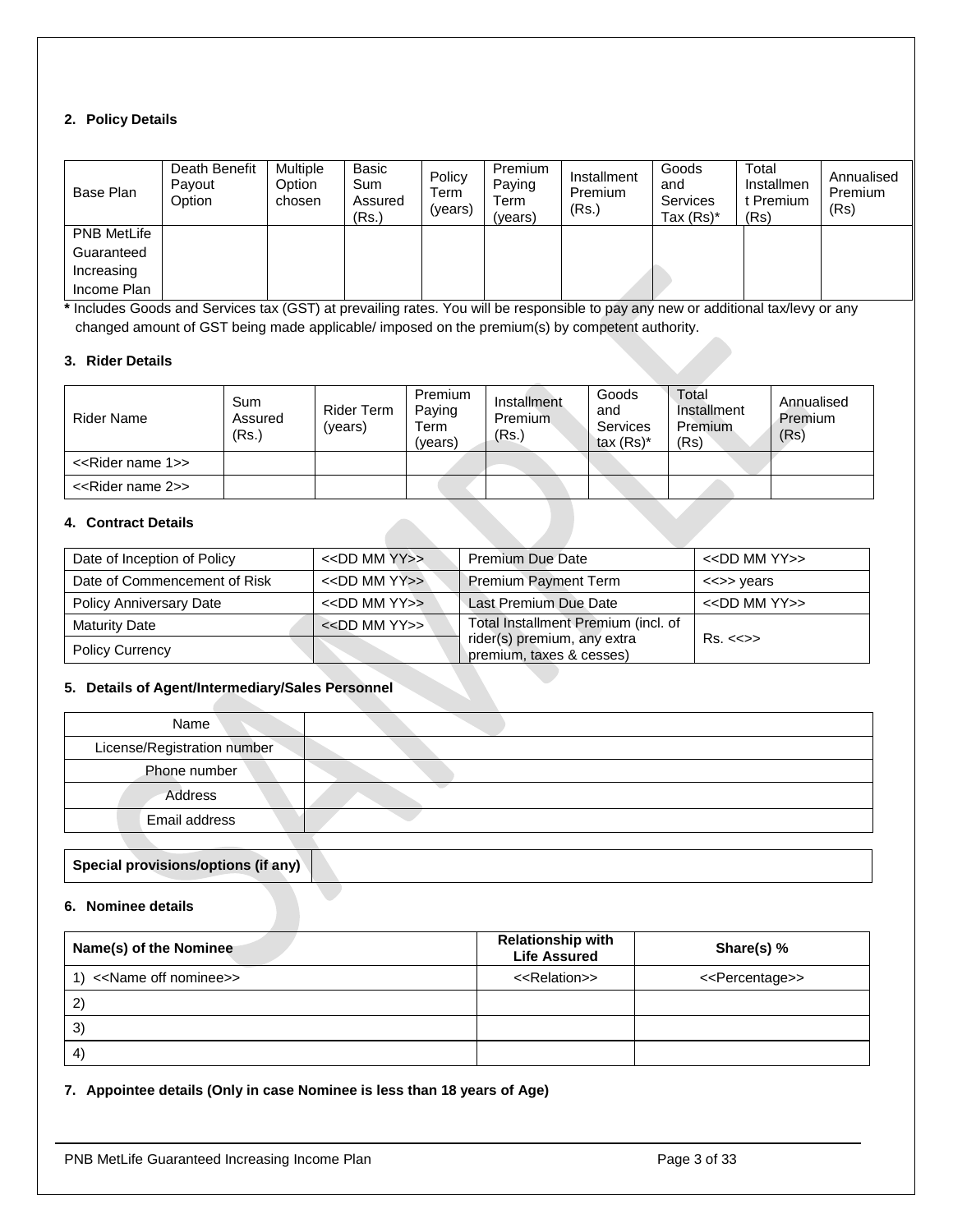| Appointee name                          | <b>Relationship with</b><br><b>Nominee</b> | Age               |
|-----------------------------------------|--------------------------------------------|-------------------|
| < <name appointee="" off="">&gt;</name> | < <relation>&gt;</relation>                | < <age>&gt;</age> |

Your soft copy of policy document is available in the customer portal. You can access through www.pnbmetlife.com > Customer login > Provide user ID and password (for existing customer), else click New User (for new customer)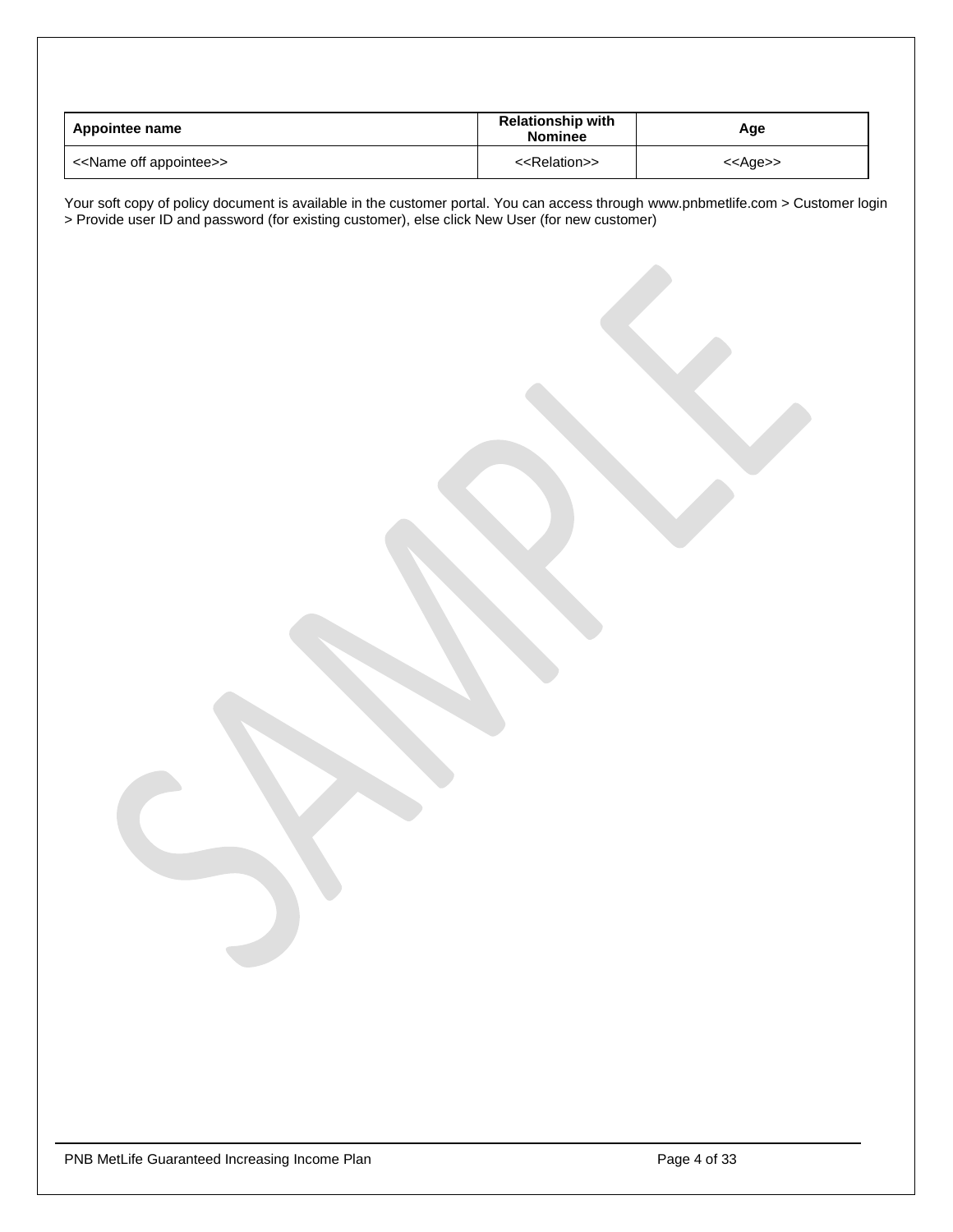# **Key features of this plan**

# **Key benefits**

|                                        |                                                                                                                                                                                         |                                         | Premium Payment Term till maturity.                                                                 |                                                                             | This plan provides you with a guaranteed annual income increasing at a rate of 10% p.a. (simple) from the<br>second income benefit onwards. The Guaranteed Increasing Income Benefit will be expressed as a percentage<br>of Basic Sum Assured (BSA) and will be payable from the next policy anniversary after completion of the |  |  |
|----------------------------------------|-----------------------------------------------------------------------------------------------------------------------------------------------------------------------------------------|-----------------------------------------|-----------------------------------------------------------------------------------------------------|-----------------------------------------------------------------------------|-----------------------------------------------------------------------------------------------------------------------------------------------------------------------------------------------------------------------------------------------------------------------------------------------------------------------------------|--|--|
|                                        | Premium<br>Payment<br><b>Term</b><br>(years)                                                                                                                                            | <b>Policy</b><br><b>Term</b><br>(years) | <b>First</b><br><b>Guaranteed</b><br>Increasing<br><b>Income</b><br><b>Benefit (as</b><br>% of BSA) | Final<br><b>Guaranteed</b><br>Increasing<br>Income<br>Benefit (%<br>of BSA) | <b>Pay-out Period</b>                                                                                                                                                                                                                                                                                                             |  |  |
|                                        | 5                                                                                                                                                                                       | 10                                      | 11%                                                                                                 | 15.4%                                                                       | 6th Policy Anniversary to the Maturity Date i.e.<br>total of 5 annual installment payments                                                                                                                                                                                                                                        |  |  |
| <b>Guaranteed</b><br><b>Increasing</b> | 5                                                                                                                                                                                       | 15                                      | 10%                                                                                                 | 19.0%                                                                       | 6th Policy Anniversary to the Maturity Date i.e.<br>total of 10 annual installment payments.                                                                                                                                                                                                                                      |  |  |
| <b>Income Benefit</b>                  | $\overline{7}$                                                                                                                                                                          | 12                                      | 11%                                                                                                 | 15.4%                                                                       | 8th Policy Anniversary to the Maturity Date i.e.<br>total of 5 annual installment payments                                                                                                                                                                                                                                        |  |  |
|                                        | $\overline{7}$                                                                                                                                                                          | 15                                      | 11%                                                                                                 | 18.7%                                                                       | 8th Policy Anniversary to the Maturity Date i.e.<br>total of 8 annual installment payments                                                                                                                                                                                                                                        |  |  |
|                                        | 10                                                                                                                                                                                      | 15                                      | 13%                                                                                                 | 18.2%                                                                       | 11th Policy Anniversary to the Maturity Date i.e.<br>total of 5 annual installment payments                                                                                                                                                                                                                                       |  |  |
|                                        | 10                                                                                                                                                                                      | 20                                      | 13%                                                                                                 | 24.7%                                                                       | 11th Policy Anniversary to the Maturity Date i.e.<br>total of 10 annual installment payments                                                                                                                                                                                                                                      |  |  |
|                                        | 12                                                                                                                                                                                      | 18                                      | 15%                                                                                                 | 22.5%                                                                       | 13th Policy Anniversary to the Maturity Date i.e.<br>total of 6 annual installment payments                                                                                                                                                                                                                                       |  |  |
|                                        | 12<br>24                                                                                                                                                                                |                                         | 13%                                                                                                 | 27.3%                                                                       | 13th Policy Anniversary to the Maturity Date i.e.<br>total of 12 annual installment payments                                                                                                                                                                                                                                      |  |  |
|                                        | Guaranteed Increasing Income Benefit shall cease on death of the Life Assured.<br>In addition to Guaranteed Increasing Income Benefit, Guaranteed Sum Assured on Maturity is payable on |                                         |                                                                                                     |                                                                             |                                                                                                                                                                                                                                                                                                                                   |  |  |
|                                        |                                                                                                                                                                                         |                                         | survival of the Life Assured till the end of Policy Term.                                           |                                                                             |                                                                                                                                                                                                                                                                                                                                   |  |  |
|                                        |                                                                                                                                                                                         |                                         |                                                                                                     |                                                                             | Guaranteed Sum Assured on Maturity is defined as a percentage of Basic Sum Assured and varies by                                                                                                                                                                                                                                  |  |  |
|                                        |                                                                                                                                                                                         |                                         | Premium Payment Term & Policy term.                                                                 |                                                                             |                                                                                                                                                                                                                                                                                                                                   |  |  |
| Guaranteed Sum                         | <b>Premium</b><br><b>Payment Term</b>                                                                                                                                                   |                                         | <b>Policy Term</b>                                                                                  | <b>Guaranteed Sum</b><br><b>Assured on Maturity (as</b><br>% of BSA)        |                                                                                                                                                                                                                                                                                                                                   |  |  |
| <b>Assured</b><br>on                   | 5 years                                                                                                                                                                                 |                                         | 10 years                                                                                            | 40%                                                                         |                                                                                                                                                                                                                                                                                                                                   |  |  |
| <b>Maturity</b>                        | 5 years                                                                                                                                                                                 |                                         | 15 years                                                                                            |                                                                             |                                                                                                                                                                                                                                                                                                                                   |  |  |
|                                        | 7 years                                                                                                                                                                                 |                                         | 12 years                                                                                            | 50%                                                                         |                                                                                                                                                                                                                                                                                                                                   |  |  |
|                                        | 7 years                                                                                                                                                                                 |                                         | 15 years                                                                                            | 85%                                                                         |                                                                                                                                                                                                                                                                                                                                   |  |  |
|                                        | 10 years                                                                                                                                                                                |                                         | 15 years                                                                                            |                                                                             |                                                                                                                                                                                                                                                                                                                                   |  |  |
|                                        | 10 years                                                                                                                                                                                |                                         | 20 years                                                                                            |                                                                             |                                                                                                                                                                                                                                                                                                                                   |  |  |
|                                        | 12 years<br>12 years                                                                                                                                                                    |                                         | 18 years<br>24 years                                                                                | 75%                                                                         |                                                                                                                                                                                                                                                                                                                                   |  |  |
|                                        |                                                                                                                                                                                         |                                         |                                                                                                     |                                                                             |                                                                                                                                                                                                                                                                                                                                   |  |  |
|                                        |                                                                                                                                                                                         |                                         | The Policy terminates with the payment of maturity claim amount.                                    |                                                                             |                                                                                                                                                                                                                                                                                                                                   |  |  |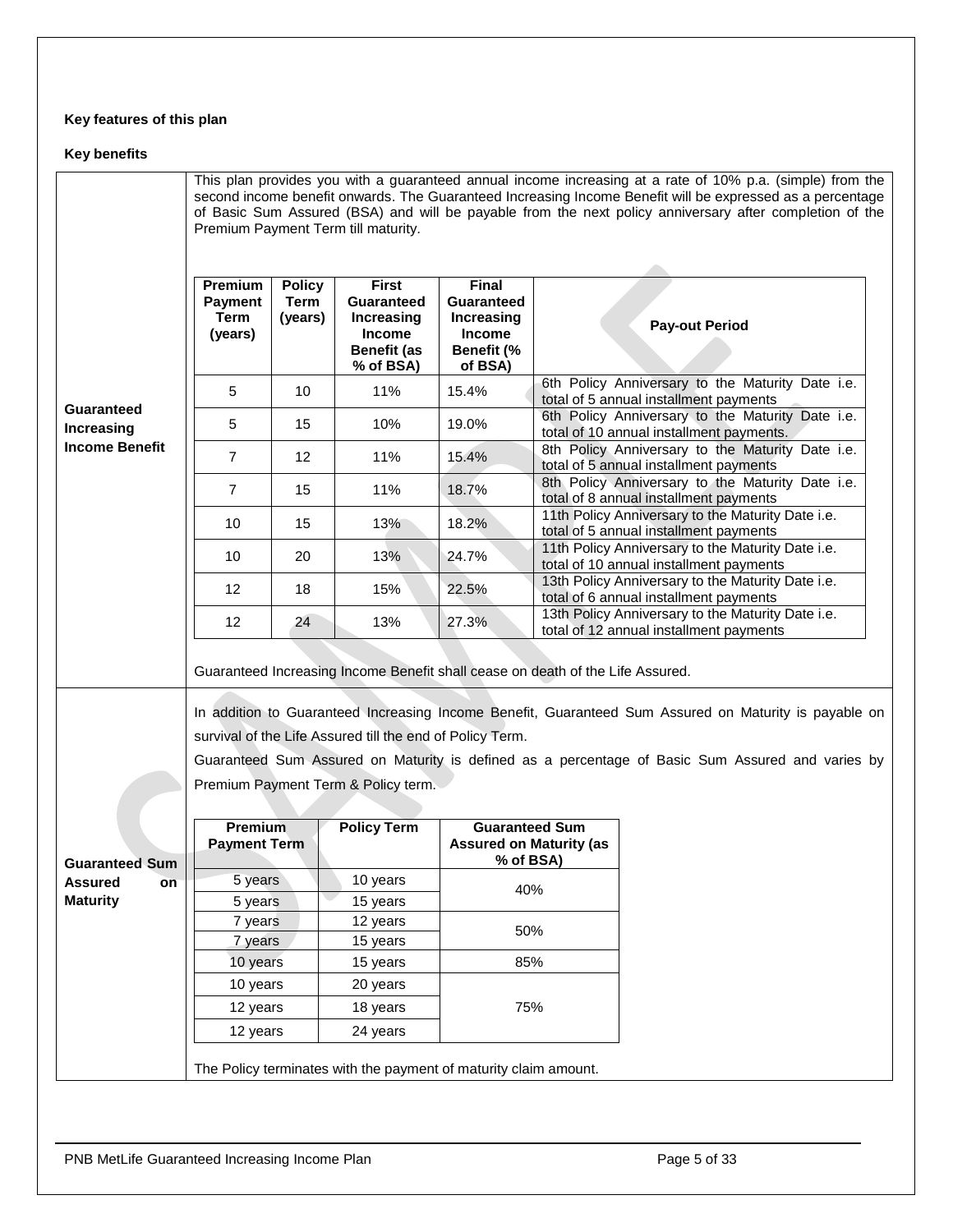|                                       | In the event of the Life Assured's death during the Policy Term, provided the Policy is In-force Status and all<br>due Installment Premiums have been received in full as on the date of death, the Sum Assured on Death shall |                                                                                                                                                                                               |                    |                                                                                                              |  |
|---------------------------------------|--------------------------------------------------------------------------------------------------------------------------------------------------------------------------------------------------------------------------------|-----------------------------------------------------------------------------------------------------------------------------------------------------------------------------------------------|--------------------|--------------------------------------------------------------------------------------------------------------|--|
|                                       |                                                                                                                                                                                                                                |                                                                                                                                                                                               |                    |                                                                                                              |  |
|                                       | be payable.                                                                                                                                                                                                                    |                                                                                                                                                                                               |                    |                                                                                                              |  |
|                                       |                                                                                                                                                                                                                                | Where Sum Assured on Death is highest of the following:                                                                                                                                       |                    | Annualized Premium multiplied by the Multiple of Premium according to the Multiple Option chosen as          |  |
|                                       | $\circ$<br>$\circ$<br>$\circ$                                                                                                                                                                                                  | specified in the Schedule;<br>Guaranteed Sum Assured on Maturity<br>Basic Sum Assured (BSA)                                                                                                   |                    |                                                                                                              |  |
|                                       | $\circ$                                                                                                                                                                                                                        | 105% of all Installment Premiums received as on date of death                                                                                                                                 |                    |                                                                                                              |  |
| <b>Death Benefit</b>                  | Policy Term:                                                                                                                                                                                                                   |                                                                                                                                                                                               |                    | There are 2 multiples which can be chosen at the inception of the Policy and it cannot be changed during the |  |
|                                       | <b>Multiples</b>                                                                                                                                                                                                               | Multiple of Annual Premium<br>Applied                                                                                                                                                         | Age at Entry       |                                                                                                              |  |
|                                       | <b>7x or 10x</b>                                                                                                                                                                                                               | 7 or 10                                                                                                                                                                                       | 45 years and above |                                                                                                              |  |
|                                       | 10x                                                                                                                                                                                                                            | 10                                                                                                                                                                                            | Less than 45 years |                                                                                                              |  |
| Death Benefit if                      |                                                                                                                                                                                                                                | If the Build-up Option is chosen during the policy term and is in force; on death of the Life Assured, all the                                                                                |                    |                                                                                                              |  |
| <b>Build-up Option</b><br>is in-force |                                                                                                                                                                                                                                | deferred Guaranteed Increasing Income Benefit until the date of death shall be accumulated at compound<br>interest rate of 5% p.a. and will be payable along with Sum Assured on Death.       |                    |                                                                                                              |  |
|                                       |                                                                                                                                                                                                                                |                                                                                                                                                                                               |                    | If the Sum Assured on Death becomes payable under the Policy, it shall be paid out based on the Death        |  |
|                                       |                                                                                                                                                                                                                                | Benefit Payout Option in force as specified in the Schedule:                                                                                                                                  |                    |                                                                                                              |  |
|                                       |                                                                                                                                                                                                                                | If Lump Sum Option is in force, the Sum Assured on death will be paid as lump sum immediately and the                                                                                         |                    |                                                                                                              |  |
|                                       | Policy will terminate.                                                                                                                                                                                                         |                                                                                                                                                                                               |                    |                                                                                                              |  |
| <b>Death Benefit</b>                  |                                                                                                                                                                                                                                | If Annual Income Option is in force, We shall pay Sum Assured on death as an increasing Annual Income                                                                                         |                    |                                                                                                              |  |
|                                       |                                                                                                                                                                                                                                | over a period of 10 years. The first payment will be made on the death of the Life Assured. The first Annual                                                                                  |                    |                                                                                                              |  |
| <b>Payout Option</b>                  |                                                                                                                                                                                                                                |                                                                                                                                                                                               |                    | Income shall be Sum Assured on death * Annual Income Factor, where the Annual Income Factor is 9.34%.        |  |
|                                       |                                                                                                                                                                                                                                | This Annual Income will increase at a rate of 10% p.a. (simple) from second Annual Income onwards.<br>The Policy terminates with the payment of the Sum Assured on death of the Life Assured. |                    |                                                                                                              |  |

# **Key Product Conditions**

| <b>Premium</b><br>Downoot<br>. . |
|----------------------------------|
|----------------------------------|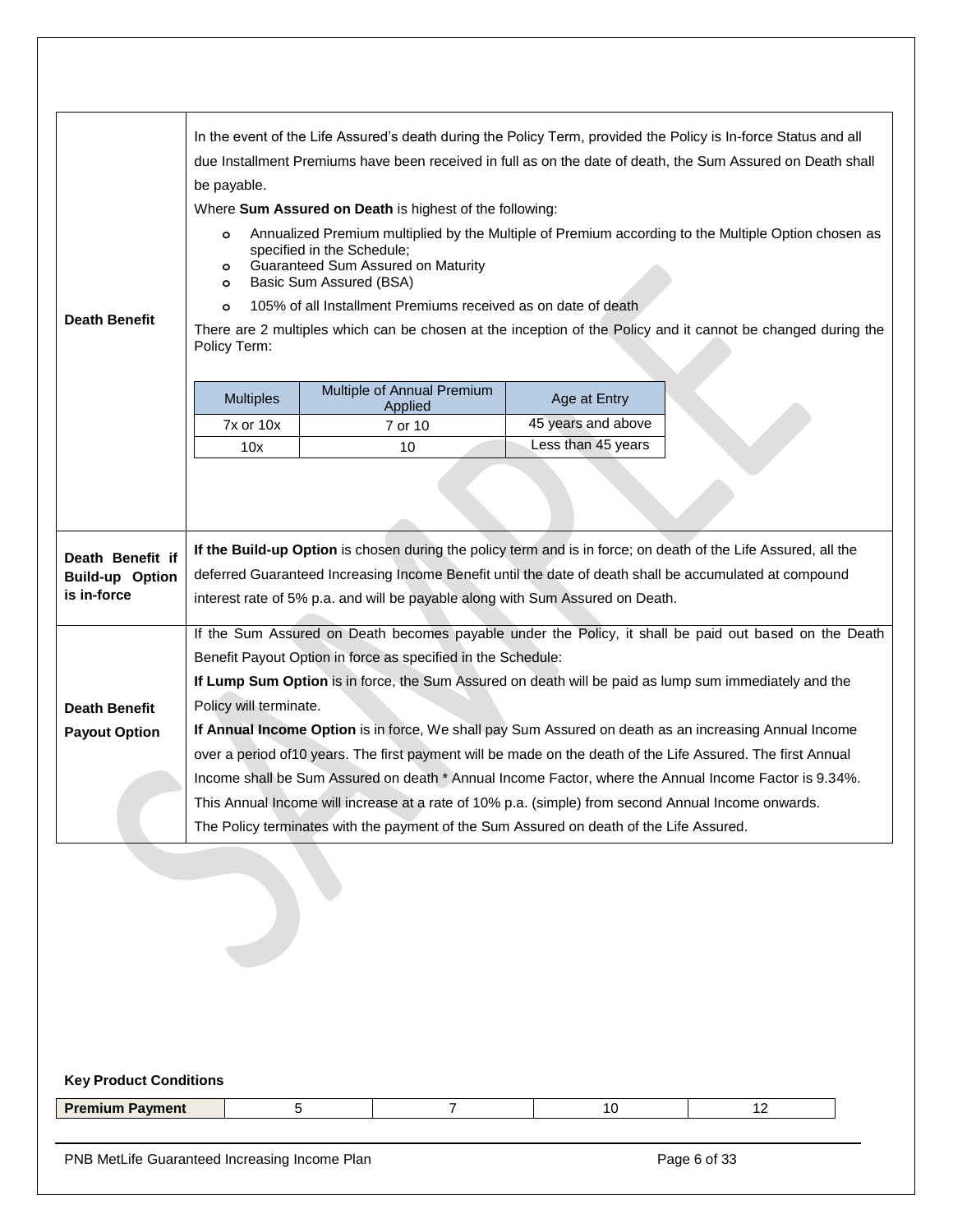| <b>Term (years)</b>        |    |        |  |                  |                      |  |
|----------------------------|----|--------|--|------------------|----------------------|--|
| <b>Policy Term (years)</b> | ັບ | $\sim$ |  | $\sim$<br>$\sim$ | $\overline{A}$<br>۱O |  |

# **Key Service Features**

| <b>Nomination</b>                    | Nomination shall be allowed as per the provisions of Section 39 of the Insurance Act, 1938 as<br>amended from time to time.                                                                                                                                                                                                                                                                                                                                                                                                                                                                                                                                                                                              |  |  |
|--------------------------------------|--------------------------------------------------------------------------------------------------------------------------------------------------------------------------------------------------------------------------------------------------------------------------------------------------------------------------------------------------------------------------------------------------------------------------------------------------------------------------------------------------------------------------------------------------------------------------------------------------------------------------------------------------------------------------------------------------------------------------|--|--|
| <b>Assignment</b>                    | Assignment shall be allowed under this policy as per the provisions of Section 38 of the<br>Insurance Act, 1938 as amended from time to time.                                                                                                                                                                                                                                                                                                                                                                                                                                                                                                                                                                            |  |  |
| <b>Policy Loan</b>                   | The maximum amount of policy loan that you can avail will be limited to 90% of the Special<br>Surrender Value of your policy at the end of the relevant Policy Year less any unpaid premiums<br>for that year and loan interest accrued.                                                                                                                                                                                                                                                                                                                                                                                                                                                                                 |  |  |
| <b>Riders</b>                        | You may opt for any of the following Riders at inception or at any Policy Anniversary during<br>Premium Payment Term. Each Rider shall be subject to the terms and conditions of that rider:<br>PNB MetLife Accidental Death Benefit Rider Plus (UIN: 117B020V02) - This rider<br>a)<br>provides additional protection over and above the Death Benefit under this Policy in the<br>event of the death of the Life Assured in an Accident.<br>PNB MetLife Serious Illness Rider (UIN: 117B021V02) - This Rider provides additional<br>b)<br>protection over and above the Death Benefit under this Policy in the event of the Life<br>Assured being diagnosed with any of the 10 critical illnesses listed in the Rider. |  |  |
| <b>Premium Payment</b>               | Premium payment can be made by cash, cheque, credit card, ECS, online payment, demand<br>draft, and direct debit or any other mode as prescribed by the IRDA of India                                                                                                                                                                                                                                                                                                                                                                                                                                                                                                                                                    |  |  |
| <b>Customer Service No.</b>          | 1800 425 6969 (Toll-free) or 022-4179 0300(8am-8pm)                                                                                                                                                                                                                                                                                                                                                                                                                                                                                                                                                                                                                                                                      |  |  |
| <b>Grievance Redressal Mechanism</b> | Visit us www.pnbmetlife.com<br>Email us: indiaservice@pnbmetlife.co.in<br>Write to us:<br>PNB MetLife India Insurance Co. Ltd,<br>Unit No. 101, First Floor, Techniplex I,<br>Techniplex Complex, Off Veer Savarkar Flyover,<br>S.V. Road, Goregaon (West),<br>Mumbai - 400 062, Maharashtra.<br>022 - 4179 0300 (8am -8pm)/ Fax: 022 - 41790203                                                                                                                                                                                                                                                                                                                                                                         |  |  |

**For detailed benefits, please refer to the Policy terms and conditions.**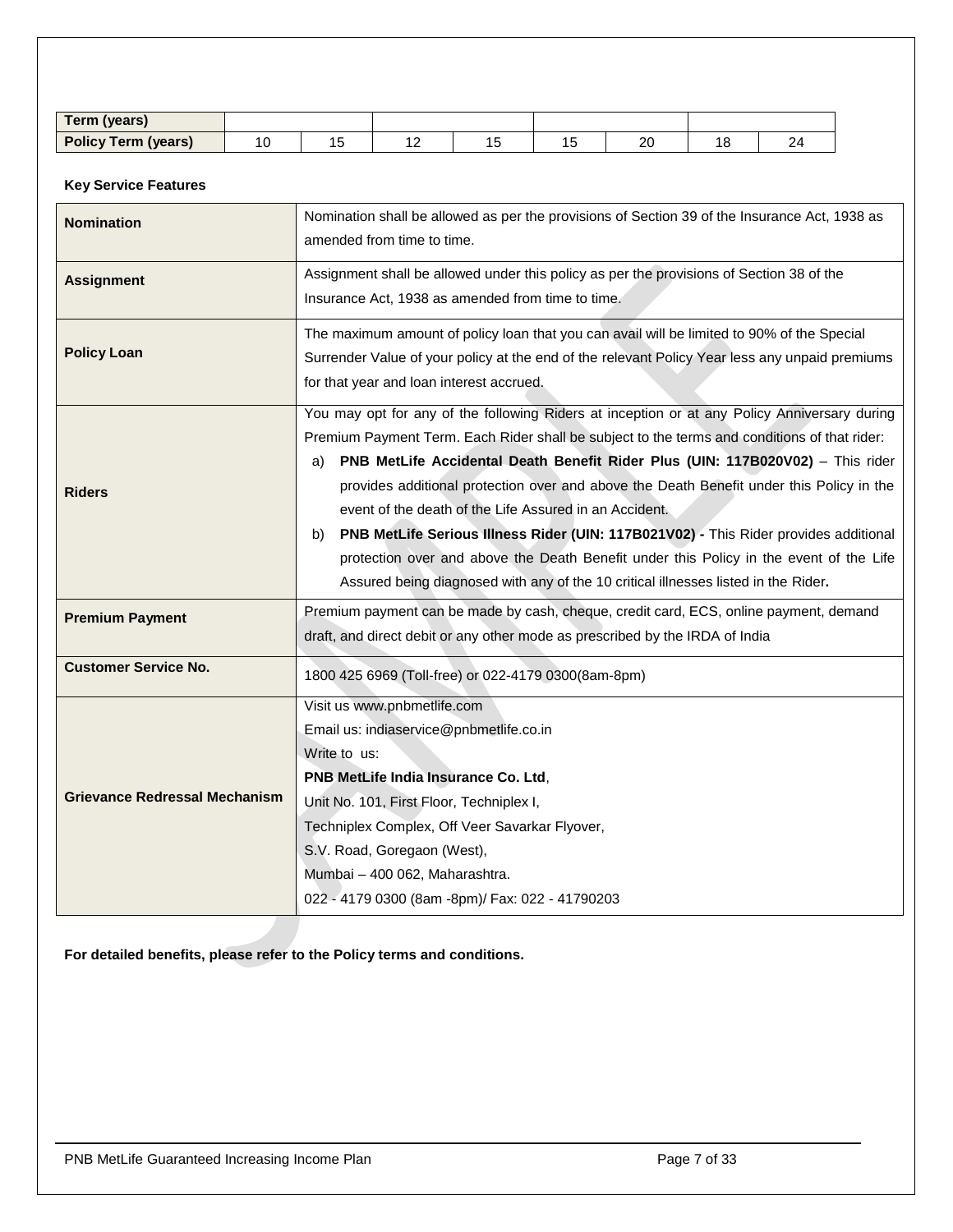# **TABLE OF CONTENTS**

| 1     |  |
|-------|--|
| 1.1   |  |
| 1.2   |  |
| 1.3   |  |
| 2     |  |
| 2.1   |  |
| 3.    |  |
| 3.1   |  |
| 3.2   |  |
|       |  |
|       |  |
|       |  |
|       |  |
|       |  |
|       |  |
| 3.4   |  |
|       |  |
| 3.4.2 |  |
| 3.4.3 |  |
| 3.4.4 |  |
| 3.4.5 |  |
| 4.    |  |
| 4.1   |  |
| 4.2   |  |
| 4.3   |  |
| 4.4   |  |
| 4.5   |  |
| 4.6   |  |
| 5.    |  |
| 6.    |  |
| 6.1   |  |
| 6.2   |  |
| 6.3   |  |
| 6.4   |  |
| 6.5   |  |
| 6.6   |  |
| 6.7   |  |
| 6.8   |  |
| 6.9   |  |
|       |  |
|       |  |
|       |  |
|       |  |
|       |  |
|       |  |
|       |  |
|       |  |
| 7.    |  |
| 7.1   |  |
|       |  |
|       |  |
|       |  |
|       |  |
|       |  |
|       |  |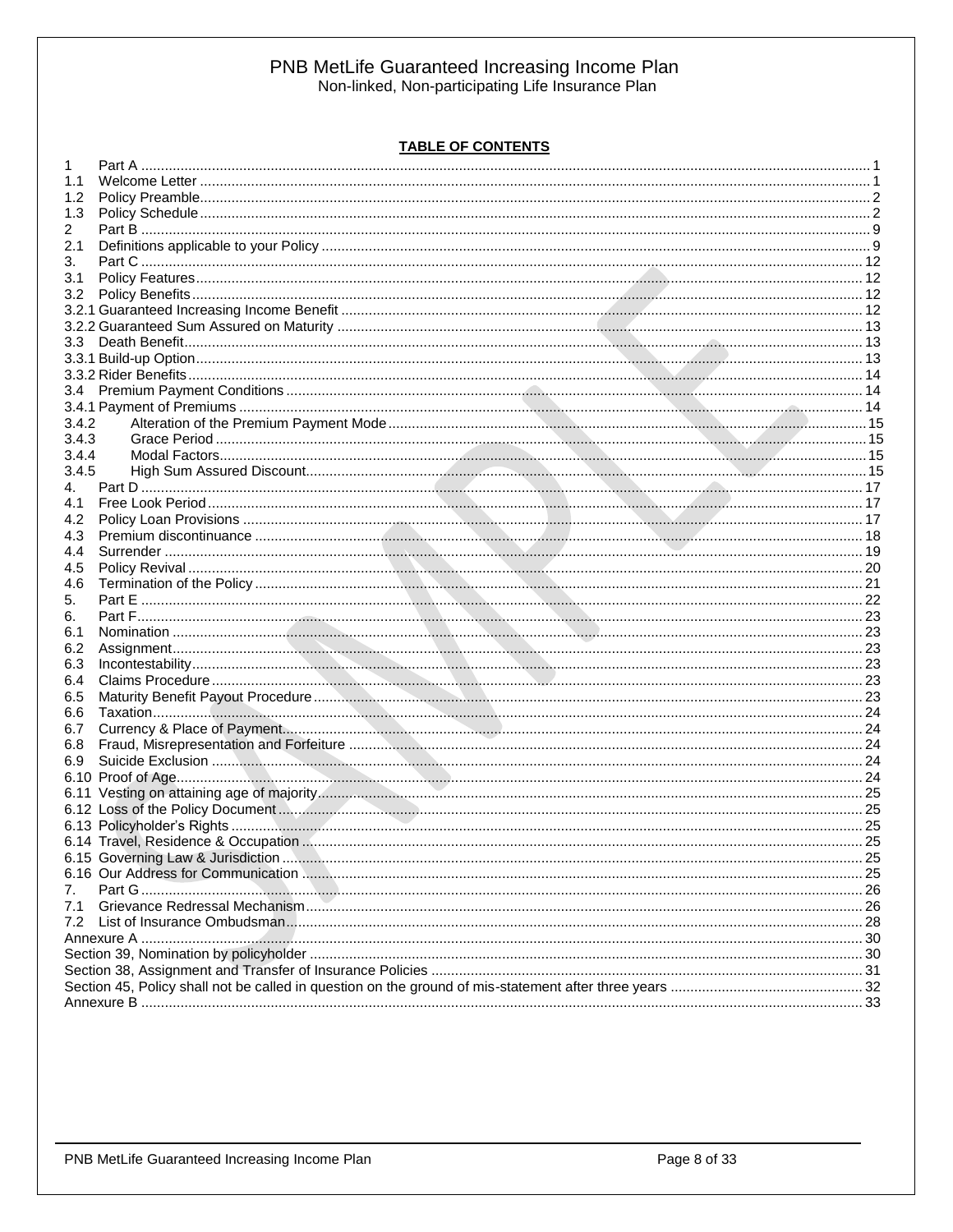#### <span id="page-8-0"></span>**2 Part B**

#### <span id="page-8-1"></span>**2.1 Definitions applicable to your Policy**

The words or terms below that appear in this **Policy** in initial capitals and **bold** type will have the specific meaning given to them below. These defined words or terms will, where appropriate to the context, be read so that the singular includes the plural, and the masculine includes the feminine.

- **1. "Age"** as on the last birthday; i.e. the age of the Life Assured in completed years as on the Date of Commencement of the Policy and as shown in the Schedule.
- **2. "Annual Premium"** means one full year's Installment Premium (including loadings and excluding taxes)
- **3. "Annualized Premium"** means the due premium as calculated and applicable for a Policy Year. Annualized Premium excludes underwriting extra premium, frequency loadings on premium, if any, the premiums paid towards the Riders, if any and applicable taxes
- **4. "Application"** means the proposal form and any other information given to **Us** to decide whether and on what terms to issue this Policy
- **5. "Appointee"** means the person named in the Schedule to receive payment under this Policy, if the Nominee is a minor at the time payment becomes due under this Policy
- **6. "Basic Sum Assured (BSA)"** means the absolute amount specified in the Schedule which is the minimum amount assured to be paid on the death of the Life Assured.
- **7. "Benefit Illustration"** means an Annexure along with the Schedule that illustrates the premiums, guarantees, returns, benefits and values of the proposed policy. This Benefit Illustration complies with IRDA of India Regulations and contains clear disclosure of both guaranteed and non-guaranteed benefits, if any, of the Policy
- **8. "Benefits"** means the Survival Benefit, Maturity Benefit, Surrender Benefit, Death Benefit, or any other benefit, as the case may be, applicable accordance with the terms and conditions of this Policy
- **9. "Build-up option"** means the option chosen by You, any time before 30 days prior to the due date of first instalment of Guaranteed Increasing Income Benefit, where You opt to accrue all income payouts scheduled to be paid on the Policy Anniversary, to the end of Policy Term and payable along with the Guaranteed Sum Assured on Maturity.
- **10. "Claimant"** means either the Life Assured or the Policyholder or the Nominee or the assignee or the legal heir of the Nominee / Policyholder as the case may be
- **11. "Company/Us/We/Our"** means PNB MetLife India Insurance Co. Ltd
- **12. "Date of Commencement of Risk"** means the date on which the Risk under the Policy and Riders, if opted for, comes into effect and is as specified in the **Schedule.** The commencement of risk cover on the Life Assured shall depend on the Age of the Life Assured on the Date of Commencement of the Policy.
- **13. "Date of Inception of the Policy"** means the date on which this Policy is issued after We have accepted the risk under the Application. The Date of Inception of the Policy is shown in the Schedule
- **14. "Date of Commencement of the Policy"** is the same as the Date of Inception of the Policy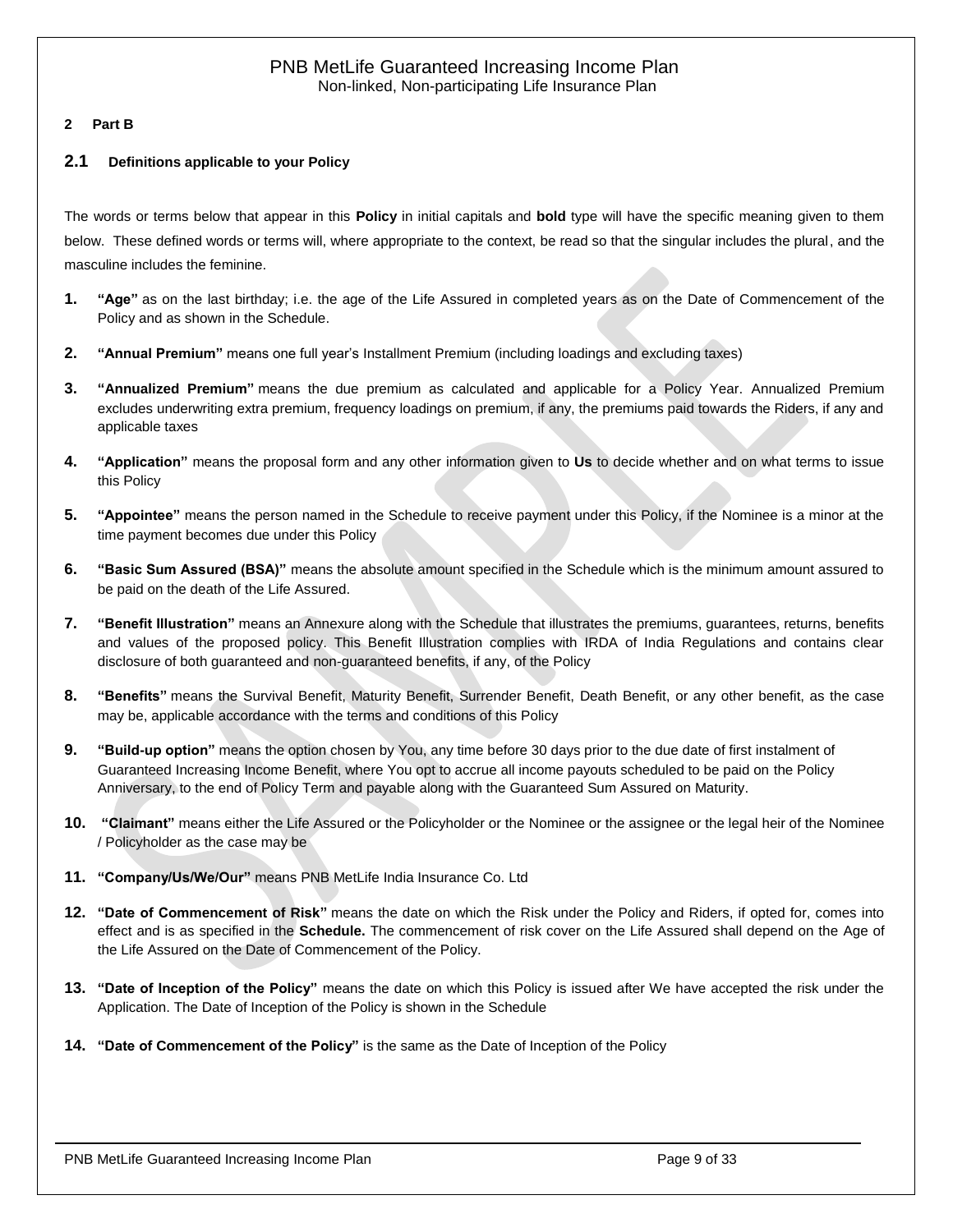- **15. "Grace Period"** means a period of 15 days from the premium due date if the Installment Premium is payable monthly and 30 days for all other frequencies for payment of Installment Premium. The Policy shall continue to be In Force Status during the Grace Period.
- **16. "Guaranteed Increasing Income Benefit"** means the income amount which is payable during the Policy Term i.e. on each Policy Anniversary after the end of the Premium Paying Term, increasing at a rate of 10% p.a. (simple).
- **17. "Guaranteed Sum Assured on Maturity"** means the absolute amount of benefit which is payable on maturity i.e. at the end of the Policy Term, as stated at the inception of the Policy contract.
- **18. "In-force Status"** means a condition during the Policy Term, wherein the coverage of risk on the life of the Life Assured is subsisting and You have paid all the due Installment Premiums
- **19. "Installment Premium"** means the amount stipulated in the Schedule and payable at regular intervals (yearly / half yearly or monthly mode as shall be applicable) by the Policyholder as consideration for acceptance of risk and Benefits specified as such in the Policy Document
- **20. "IRDA of India"** means the Insurance Regulatory and Development Authority of India
- **21. "Lapse"** means a condition wherein the due Installment Premiums have not been paid in full, as required under the plan, thereby rendering this Policy unenforceable. No Benefits will be paid when the Policy is in Lapse status
- **22. "Life Assured"** means the person, named as such in the Schedule, on whose life, the insurance cover is effected in the terms of this Policy
- **23. "Maturity Date"** means the date specified in the Schedule on which the Maturity Benefit is paid to the Policyholder
- **24. "Nominee"** means the person or persons nominated under Section 39 of the Insurance Act, 1938, as amended from time to time, by You, in a Policy issued on Your life, to receive the admissible benefits, in the event of death of the Life Assured.
- **25. "Non-Participating"** means the Policy does not participate in the profits our participating fund.
- **26. "Prevailing rate of interest"** means the applicable rate of interest as declared by Us from time to time that shall be charged to You on specified transactions related to the Policy, as specified under the Plan, subject to approval of the IRDA of India
- **27. "Policy Anniversary"** means the start date of every subsequent Policy Year
- **28. "Policy Document"** means this document, which is the evidence of the contract between Us and You
- **29. "Policy Term"** means the entire term of the policy as specified in the Schedule
- **30. "Policy Year"** means a period of 12 consecutive months starting from the date of commencement of the Policy as stated in the Schedule and ending on the day immediately preceding the following anniversary date and each subsequent period of 12 consecutive months thereafter
- **31. "Policyholder"** is the owner of the Policy and is referred to as the proposer in the proposal form
- **32. "Premium Payment Term"** means the period or the term of the Policy contract during which You are required to pay the premiums with respect to the Policy, to Us
- **33. Reduced Paid-up Status"** means a condition during the Policy Term, wherein the Installment Premiums have been paid in full for at least the first few consecutive years, as required under the Plan and the remaining due Installment Premiums have not been paid, rendering the Policy to continue at a reduced level of Benefits, as specified under the Policy.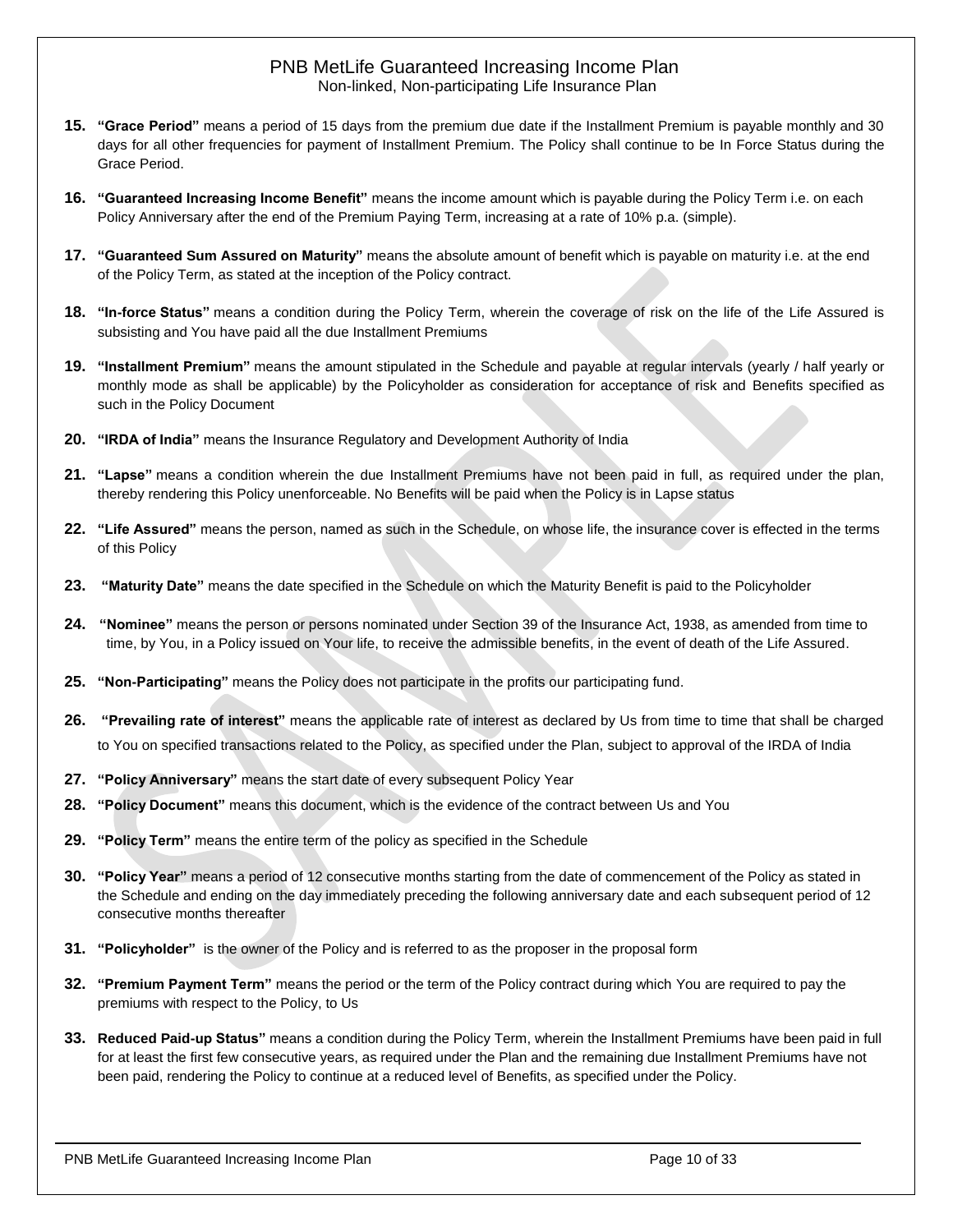- **34. "Regulation"** means the laws and regulations as in effect from time to time and applicable to this Policy, including without limitation, the regulations and directions issued by the IRDA of India from time to time
- **35. "Revival"** means payment of all due premiums that are in arrears to convert a Policy into "In force" status
- **36. "Revival Period"** means a period of 2 years from the first unpaid installment of Premium
- **37. "Rider"** means the rider terms and conditions that are attached to and form a part of the Policy. The Schedule will specify if any Riders are available and in force under the Policy
- **38. "Schedule"** means the attached Schedule that provides your Policy Benefits, the terms of the contract and details provided by You, along with all its annexes, issued by Us for this Policy. The Schedule also includes any amendments to the attached Schedule which may be issued from time to time.
- **39. "Surrender"** means the complete withdrawal/ termination of the contract in its entirety by the Policyholder
- **40. "Surrender Value"** means an amount, as specified under the Plan, that is payable upon complete withdrawal/termination of the entire Policy by the Policyholder
- **41. "You/Your"** means the Policyholder named in the Schedule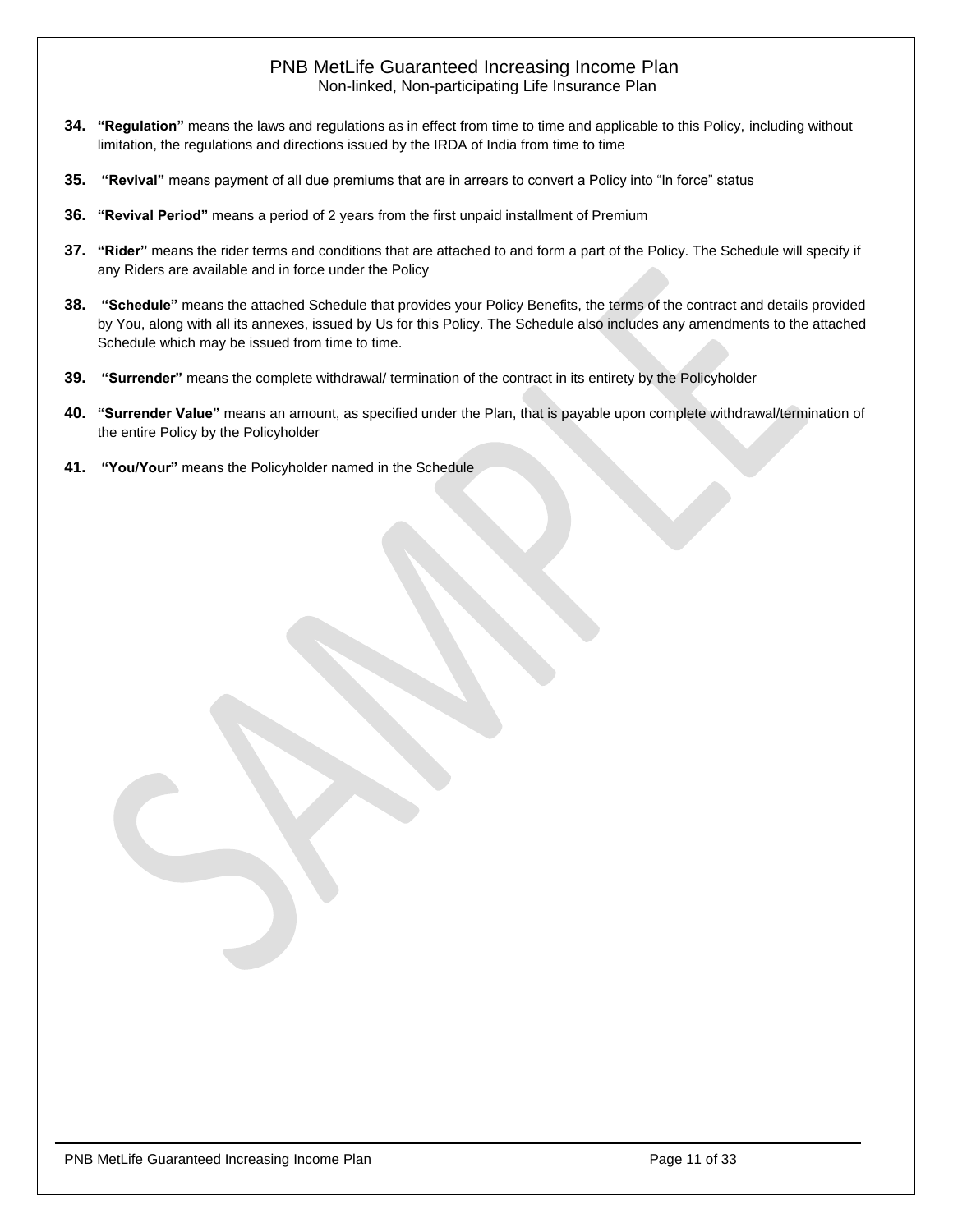# <span id="page-11-0"></span>**3. Part C**

#### <span id="page-11-1"></span>**Policy Features, Benefits & Premium Payment Conditions**

#### **3.1 Policy Features**

PNB MetLife Guaranteed Increasing Income Plan is a non-linked, non-participating plan with limited premium payment term that offers assured Benefits on Survival (Guaranteed Increasing Income Benefit), Maturity (Guaranteed Sum Assured on Maturity) and Death of the Life Assured (Death Benefit) as listed below. The Benefits will be payable subject to the terms and conditions of this Policy, including the premium payment conditions mentioned in this Policy Document.

#### <span id="page-11-2"></span>**3.2 Policy Benefits**

#### <span id="page-11-3"></span>**3.2.1 Guaranteed Increasing Income Benefit**

On survival of the Life Assured until the end of the Premium Payment Term, provided that the Policy is in In-force Status and all due Installment Premiums have been received in full by Us, the Guaranteed Increasing Income Benefit will be payable on each Policy Anniversary following the completion of the Premium Payment Term provided the Life Assured is alive on the due date of each such installment of the Guaranteed Increasing Income Benefit.

The Guaranteed Increasing Income Benefit is calculated as a percentage of the Basic Sum Assured (BSA), is payable in annual installments and will increase at a rate of 10% p.a. (simple) from the second installment of the Guaranteed Increasing Income Benefit onwards. The Guaranteed Increasing Income Benefit shall immediately and automatically cease on death of the Life Assured.

| <b>Premium</b><br><b>Payment</b><br>Term<br>(years) | <b>Policy</b><br>Term<br>(years) | <b>First Guaranteed</b><br><b>Increasing</b><br><b>Income Benefit</b><br>(as % of BSA) | <b>Final</b><br><b>Guaranteed</b><br>Increasing<br><b>Income Benefit</b><br>(% of BSA) | <b>Pay-out Period</b>                                                                        |
|-----------------------------------------------------|----------------------------------|----------------------------------------------------------------------------------------|----------------------------------------------------------------------------------------|----------------------------------------------------------------------------------------------|
| 5                                                   | 10                               | 11%                                                                                    | 15.4%                                                                                  | 6th Policy Anniversary to the Maturity Date i.e. total of 5 annual<br>installment payments   |
| 5                                                   | 15                               | 10%                                                                                    | 19.0%                                                                                  | 6th Policy Anniversary to the Maturity Date i.e. total of 10 annual<br>installment payments. |
| $\overline{7}$                                      | 12                               | 11%                                                                                    | 15.4%                                                                                  | 8th Policy Anniversary to the Maturity Date i.e. total of 5 annual<br>installment payments   |
| $\overline{7}$                                      | 15                               | 11%                                                                                    | 18.7%                                                                                  | 8th Policy Anniversary to the Maturity Date i.e. total of 8 annual<br>installment payments   |
| 10                                                  | 15                               | 13%                                                                                    | 18.2%                                                                                  | 11th Policy Anniversary to the Maturity Date i.e. total of 5 annual<br>installment payments  |
| 10                                                  | 20                               | 13%                                                                                    | 24.7%                                                                                  | 11th Policy Anniversary to the Maturity Date i.e. total of 10 annual<br>installment payments |
| 12 <sup>°</sup>                                     | 18                               | 15%                                                                                    | 22.5%                                                                                  | 13th Policy Anniversary to the Maturity Date i.e. total of 6 annual<br>installment payments  |
| $12 \overline{ }$                                   | 24                               | 13%                                                                                    | 27.3%                                                                                  | 13th Policy Anniversary to the Maturity Date i.e. total of 12 annual<br>installment payments |

The details of the Guaranteed Increasing Income Benefit are specified in the table below: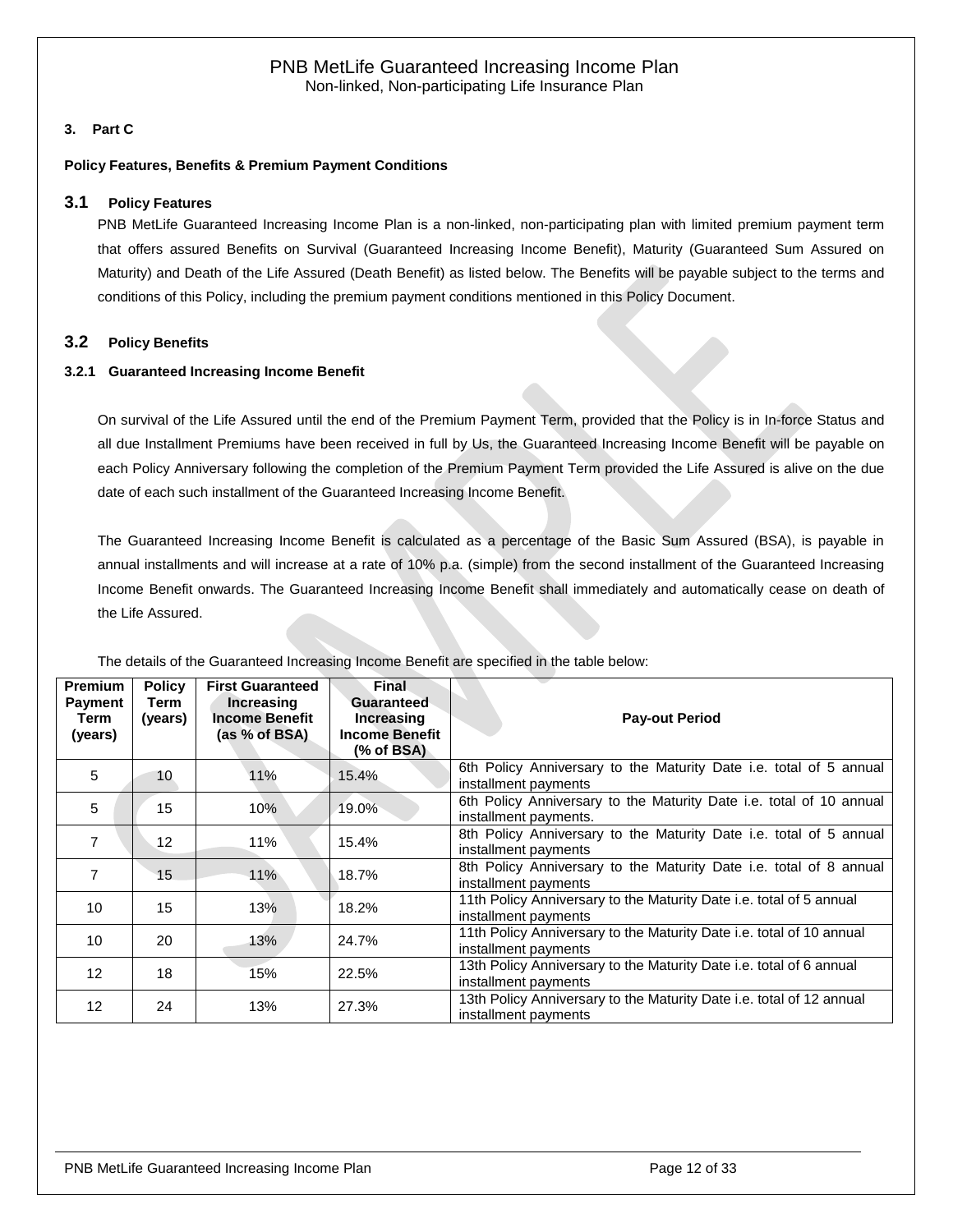#### <span id="page-12-0"></span>**3.2.2 Guaranteed Sum Assured on Maturity**

On survival of the Life Assured until the Maturity Date, provided that the Policy is in In-force Status, the Guaranteed Sum Assured on Maturity will be payable. Guaranteed Sum Assured on Maturity is calculated as a percentage of the Basic Sum Assured (BSA) and varies by Premium Payment Term (PPT) and Policy Term (PT) in accordance with the table below.

| <b>Premium Payment</b><br>Term | <b>Policy Term</b> | <b>Guaranteed Sum Assured on</b><br>Maturity (as % of BSA) |
|--------------------------------|--------------------|------------------------------------------------------------|
| 5 years                        | 10 years           | 40%                                                        |
| 5 years                        | 15 years           |                                                            |
| 7 years                        | 12 years           | 50%                                                        |
| 7 years                        | 15 years           |                                                            |
| 10 years                       | 15 years           | 85%                                                        |
| 10 years<br>20 years           |                    |                                                            |
| 12 years<br>18 years           |                    | 75%                                                        |
| 12 years                       | 24 years           |                                                            |

#### <span id="page-12-1"></span>**3.3 Death Benefit**

In the event of the Life Assured's death during the Policy Term, provided the Policy is In-force Status and all due Installment Premiums have been received in full as on the date of death, the Sum Assured on Death shall be payable.

Where **Sum Assured on Death** is the highest of the following;

**o** Annualized Premium multiplied by the Multiple of Premium according to the Multiple Option chosen as specified in the Schedule;

- **o** Guaranteed Sum Assured on Maturity
- **o** Basic Sum Assured (BSA) which is the absolute amount assured to be paid on death
- **o** 105% of all Premiums received as on date of death

**If the Build-up Option** is chosen; on death of the Life Assured, all the deferred Guaranteed Increasing Income Benefit until the date of death shall be accumulated at compound interest rate of 5% p.a and will be payable along with Sum Assured on Death.

#### **Other features and benefits**

#### <span id="page-12-2"></span>**3.3.1 Build-up Option**

If the Build-up option is in force, all future Guaranteed Increasing Income payouts that becomes due under the Policy shall be deferred and the Guaranteed Increasing Income Benefit amounts will be accumulated at compound interest rate of 5% p.a. This deferred Guaranteed Increasing Incomes Benefit so accumulated will be payable along with the Death Benefit or the Guaranteed Sum Assured on Maturity (as applicable).

You may exercise the Build-up Option by giving Us written intimation at least 30 days prior to the due date of the first Guaranteed Increasing Income Benefit payout.

Once the Build-up Option is selected by You and intimated to the Us, it cannot be opted out of unless You notify Us that You do not wish to exercise the Build-up Option at least 30 days prior to the due date of the first Guaranteed Increasing Income Benefit payout.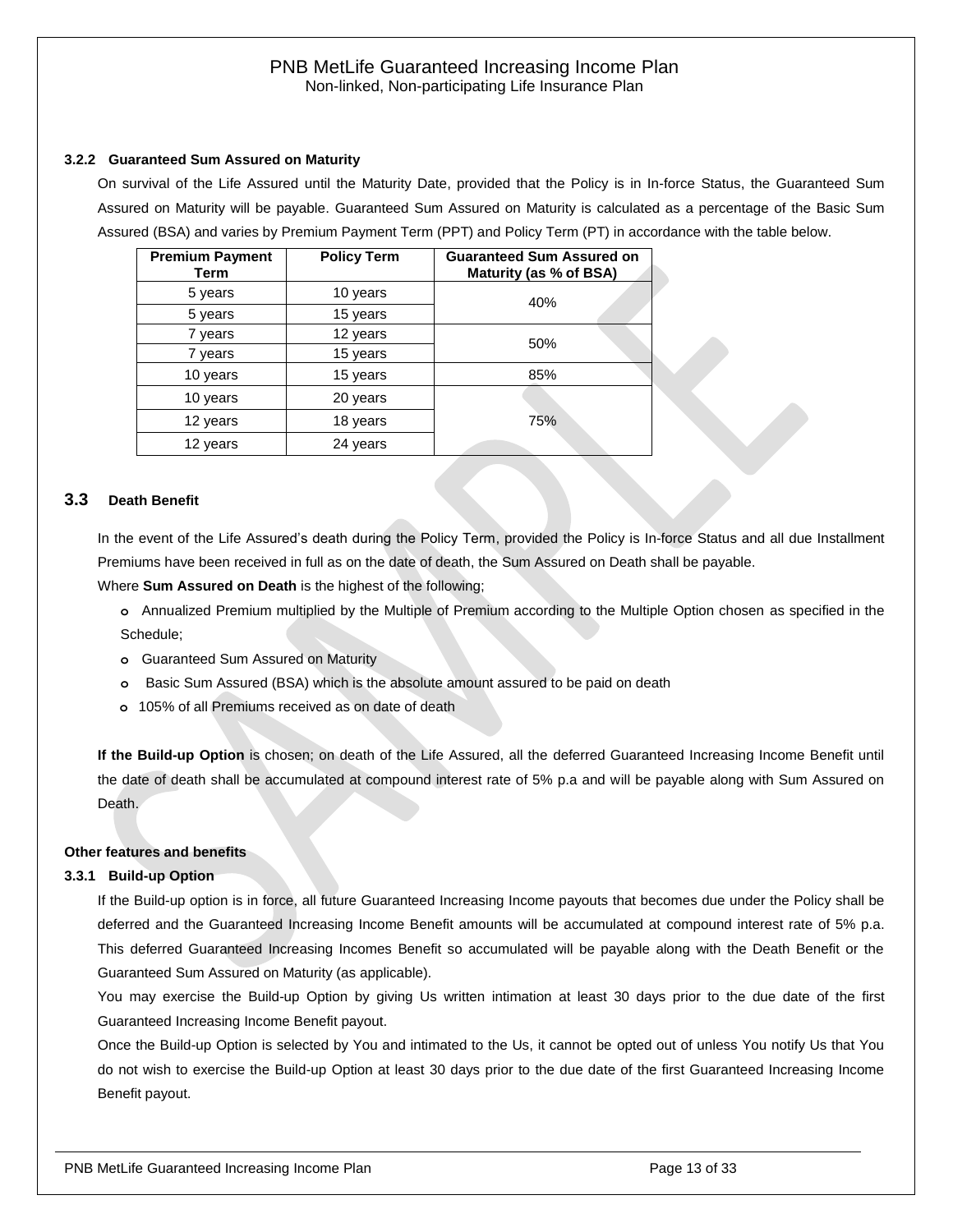#### **3.3.2 Death Benefit Payout Option:**

If the Sum Assured on Death becomes payable under the Policy, it shall be paid out based on the Death Benefit Payout Option in force as specified in the Schedule:

**If the Lump Sum Option** is in-force, the Sum Assured on Death will be paid as lump sum immediately on death of the Life Assured and the Policy will terminate.

**If Annual Income Option** is in-force, We shall pay Sum Assured on Death as an increasing annual income over a period of10 years. The first payment will be made on the death of Life Assured. The first Annual Income shall be Sum Assured on Death \* Annual Income Factor, where the Annual Income Factor is 9.34%. This Annual Income will increase at a simple interest rate of 10% p.a. from second Annual Income payable onwards.

The Policy terminates with the payment of the Sum Assured on Death.

#### <span id="page-13-0"></span>**3.3.3 Rider Benefits**

You may opt for any of the following Riders at inception or at any Policy Anniversary during the Policy Term. Each Rider shall be subject to the terms and conditions of that Rider:

- a. **PNB MetLife Accidental Death Benefit Rider Plus (UIN: 117B020V02)** This Rider provides additional protection over and above the Death Benefit under this Policy in the event of the death of the Life Assured in an Accident**.**
- b. **PNB MetLife Serious Illness Rider (UIN: 117B021V02)** This Rider provides additional protection over and above the Death Benefit under this Policy in the event of the Life Assured being diagnosed with any of the critical illnesses listed in the Rider.
	- I. The rider term shall be less than or equal to the Policy Term of the Base Plan if taken at the outset, or shall be less than or equal to the outstanding Policy Term of the Base Plan if taken subsequently at any Policy Anniversary subject to the rider term options available.
- II. Rider Sum Assured shall be subject to the Basic Sum Assured.
- III. Premium for all the riders put together shall be subject to a ceiling of 30% of the premium of the Base Plan.
- IV. Riders will only be available with Premium Paying Terms of 5 years and 10 years.
- V. The rider premium payment term cannot be more than the premium payment term of the base policy if taken at the outset, or will be less than or equal to the outstanding Premium Payment Term of the Base Plan, if taken subsequently.
- VI. When the Base Plan is in Reduced Paid-up Status, Lapsed, Surrendered or forfeited, the Rider attached to the Base Plan will also terminate immediately.
- VII. For more details on the rider benefits, features, terms and conditions, please refer to the rider terms and conditions carefully or contact Your insurance advisor.

#### <span id="page-13-1"></span>**3.4 Premium Payment Conditions**

#### <span id="page-13-2"></span>**3.4.1 Payment of Premiums**

- (a) The available premium payment modes under the Policy are annual, half-yearly, and monthly.
- (b) For monthly mode, first two months premiums will be collected in advance at the time of issuance of the Policy.
- (c) You must pay the Installment Premiums on or before the due date specified in the Schedule.
- (d) Installment Premiums are due for the entire Premium Payment Term or until death of the Life Assured, whichever is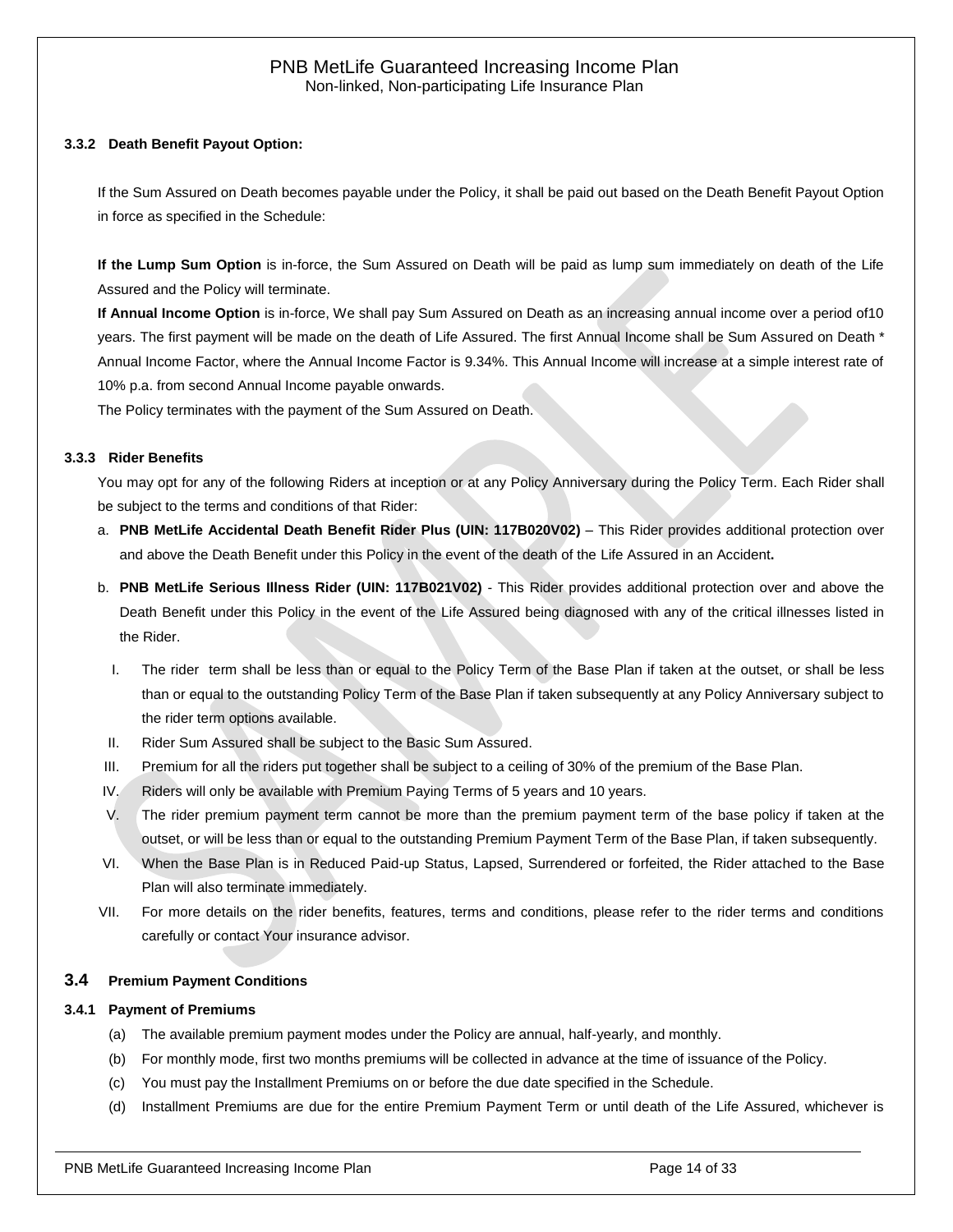earlier.

- (e) All taxes, cesses, surcharge and other levies, whether existing now or introduced in the future, will be levied, as and when applicable, on the Instalment Premiums to be paid by You.
- (f) Collection of advance premium shall be allowed in this Policy provided due Installment Premiums are collected in the same financial year. However, where the Installment Premium due in one financial year is being collected in advance in earlier financial year, We will accept the same for a maximum period of 3 months in advance of the due date of that Instalment Premium.

#### <span id="page-14-0"></span>**3.4.2 Alteration of the Premium Payment Mode**

You may change the premium payment mode provided that You give Us a written request. The change in premium payment mode will be applied only from the Policy Anniversary following the date of Your request. You must comply with the applicable minimum premium criteria on account of mode change.

#### <span id="page-14-1"></span>**3.4.3 Grace Period**

Any instalment premium that is not received in full by Us by its due date may be paid in full during the Grace Period. In the event of the Life Assured's death during the Grace Period, the Death Benefit shall be payable in full in accordance with Clause 3.3

#### <span id="page-14-2"></span>**3.4.4 Modal Factors**

You may opt to pay instalment premiums by Yearly, Half Yearly, or Monthly mode subject to the minimum Annualized Premium under each mode. Modal factors on premium will be applicable as per the table below:

| <b>Premium Payment Mode</b> | <b>Modal Factors</b> |
|-----------------------------|----------------------|
| Half-Yearly                 | 0.5131               |
| Monthly                     | 0.0886               |

#### <span id="page-14-3"></span>**3.4.5 High Sum Assured Discount**

High sum assured discount will be applicable as mentioned below:

| <b>Premium Payment Term</b> | Discount per 1000 Basic Sum Assured (BSA) per annum                                                                                                                                                                                 |
|-----------------------------|-------------------------------------------------------------------------------------------------------------------------------------------------------------------------------------------------------------------------------------|
| 5 years                     | for BSA of 5.5 lacs and above but less than 10 lacs $=$ Re. 1<br>for BSA of 10 lacs and above but less than $25$ lacs = Rs. 2<br>for BSA of 25 lacs and above $=$ Rs. 3                                                             |
| 7 years                     | for BSA of 4.5 lacs and above but less than 6 lacs = Rs. 2<br>for BSA of 6 lacs and above but less than 10 lacs = $Rs. 5$<br>for BSA of 10 lacs and above but less than 25 lacs $=$ Rs. 6<br>for BSA of 25 lacs and above $=$ Rs. 7 |
| 10 years                    | for BSA of 2.5 lacs and above but less than $3.5$ lacs = Rs. 2<br>for BSA of 3.5 lacs and above but less than $7.5$ lacs = Rs. 5                                                                                                    |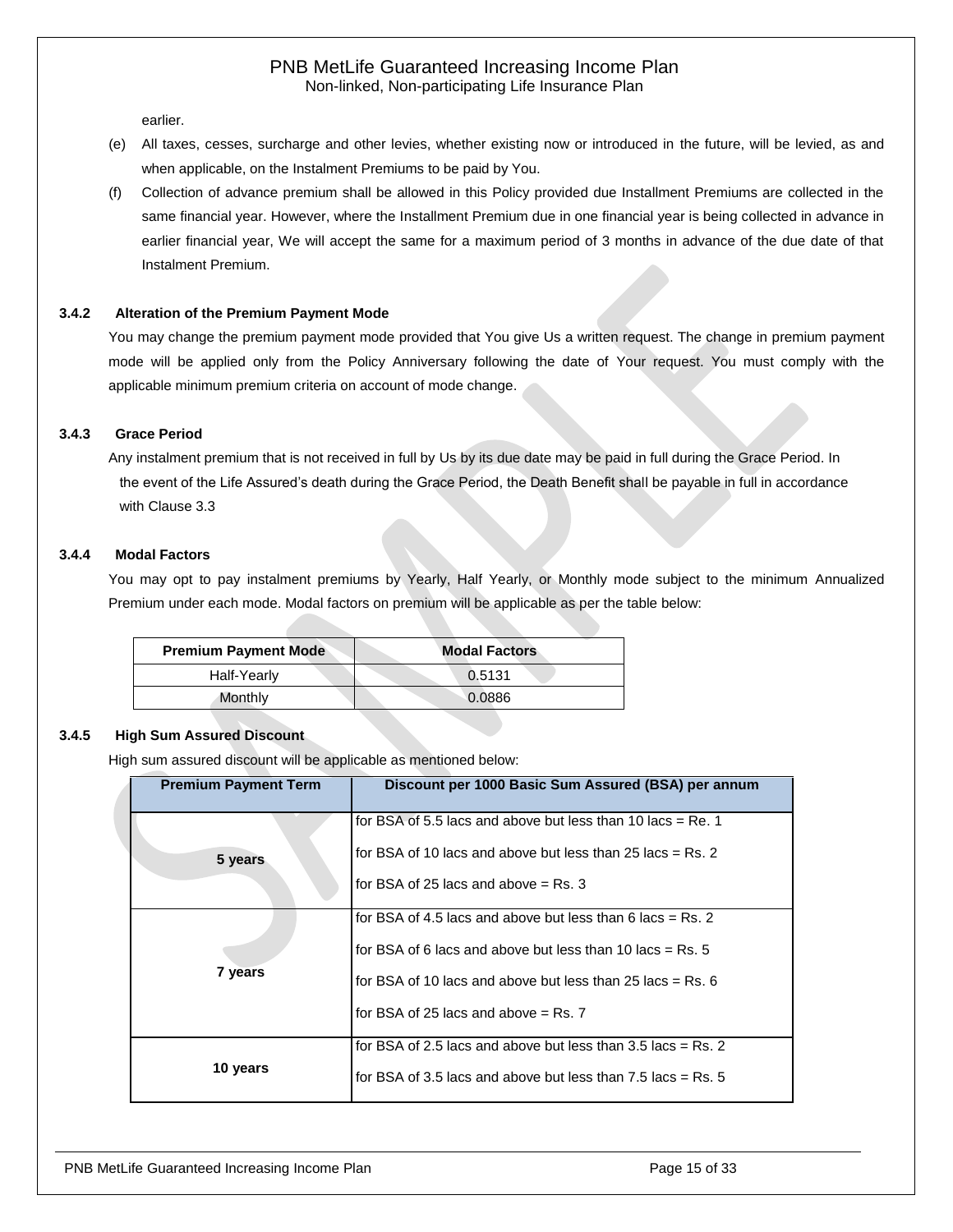| <b>Premium Payment Term</b> | Discount per 1000 Basic Sum Assured (BSA) per annum           |
|-----------------------------|---------------------------------------------------------------|
|                             | for BSA of 7.5 lacs and above but less than 15 lacs = Rs. $6$ |
|                             | for BSA of 15 lacs and above but less than 25 lacs $=$ Rs. 7  |
|                             | for BSA of 25 lacs and above $=$ Rs. 8                        |
|                             | for BSA of 2.5 lacs and above but less than 4 lacs = Rs. 2    |
|                             | for BSA of 4 lacs and above but less than $7.5$ lacs = Rs. 5  |
| 12 years                    | for BSA of 7.5 lacs and above but less than 15 lacs = Rs. $6$ |
|                             | for BSA of 15 lacs and above but less than 25 lacs = $Rs.7$   |
|                             | for BSA of 25 lacs and above $=$ Rs. 8                        |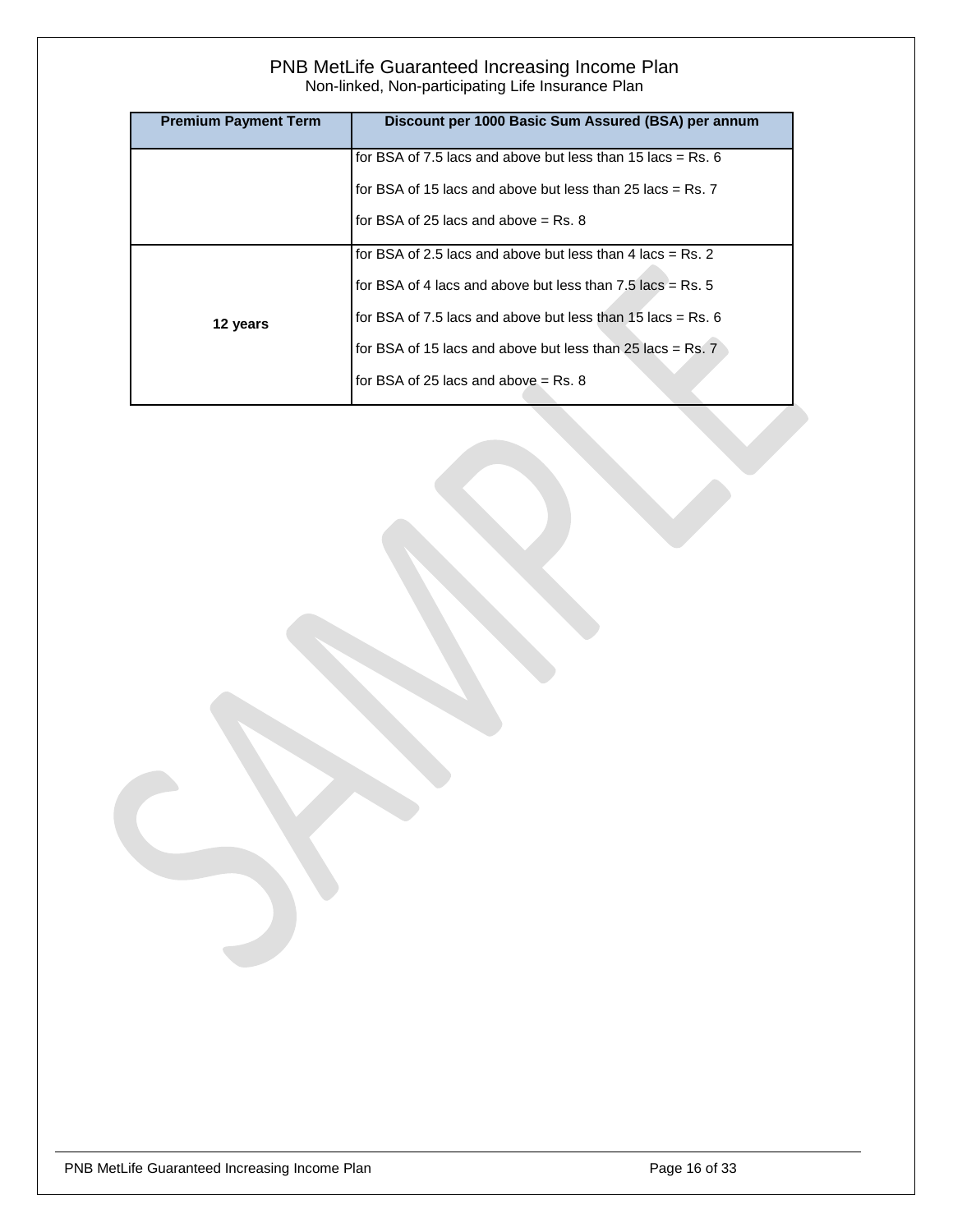# <span id="page-16-0"></span>**4. Part D**

#### **Policy Servicing Conditions**

<span id="page-16-1"></span>You are requested to refer to the Policy Servicing Conditions described below before making a request for Policy servicing to us.

# **4.1 Free Look Period**

If you have any objections to the terms and conditions of your Policy, You may cancel the Policy by giving a signed written notice to Us within 15 days (30 days in case the Policy is sold to You through distance marketing) from the date of receiving Your Policy, stating the reasons for Your objection and You will be entitled to a refund of the Installment Premium paid, subject to a deduction of proportionate risk premium for the period of cover, stamp duty charges and the expenses incurred on medical examination (if any).

# <span id="page-16-2"></span>**4.2 Policy Loan Provisions**

- **4.2.1** Once the Policy acquires a Surrender Value and if the Policy is in In-force Status, then We may permit You to take a loan under the Policy provided that:
	- (a) The proposed loan amount does not exceed 90% of the Special Surrender Value at the end of the current Policy Year less any unpaid Installment Premiums for that Policy Year and loan interest (if any) accrued to the end of that Policy Year;
	- (b) The Policy is assigned to Us absolutely and without any conditions to the extent of the outstanding loan amount. It is understood and agreed that, subject to the provisions of Section 38 and 39 of the Insurance Act 1938, as amended from time to time, this assignment will cancel all nominations and other assignments in force at the time, to the extent of the outstanding loan and interest.
- **4.2.2** If a loan is granted to You, then it is agreed and understood that:
	- (a) You shall re-pay the loan in the manner and in the amounts specified by Us at the time of disbursement of the loan;
	- (b) We shall charge interest on the loan amount granted at such rates of interest prevailing at the time of disbursement of the loan. The rate of interest on such loan amount shall be prescribed by Us from time to time. The rate of interest is taken as the 10 Year G-Sec rate plus 250 basis points rounded up to nearest 50 basis points. However under special circumstances where the G-Sec rate changing in excess of 200 basis points from the G-Sec rate used for calculating the current interest rate, We shall review the rate based on the prevailing G-Sec rate. This formula will be reviewed annually and only altered subject to prior approval of IRDA of India. Currently, the Company charges 10% p.a. interest on Policy loans.
	- (c) Interest on the loan is due at the end of each Policy Year. If the interest amount is not received in full within 30 days of it becoming due, the interest amount will be added to the loan principal amount. The revised loan principal amount (as on the due date of the interest amount) will bear interest at the same rate as the original loan principal;
	- (d) You may take any additional loan under the Policy in accordance with this provision provided that the proposed loan amount and the existing loan principal cumulatively do not exceed 90% of the Special Surrender Value at the end of the current Policy Year less any unpaid Installment Premiums for that Policy Year and loan interest (if any) accrued to the end of that Policy Year;
	- (e) If the Life Assured dies before all outstanding loan amounts have been received by Us, then We will deduct an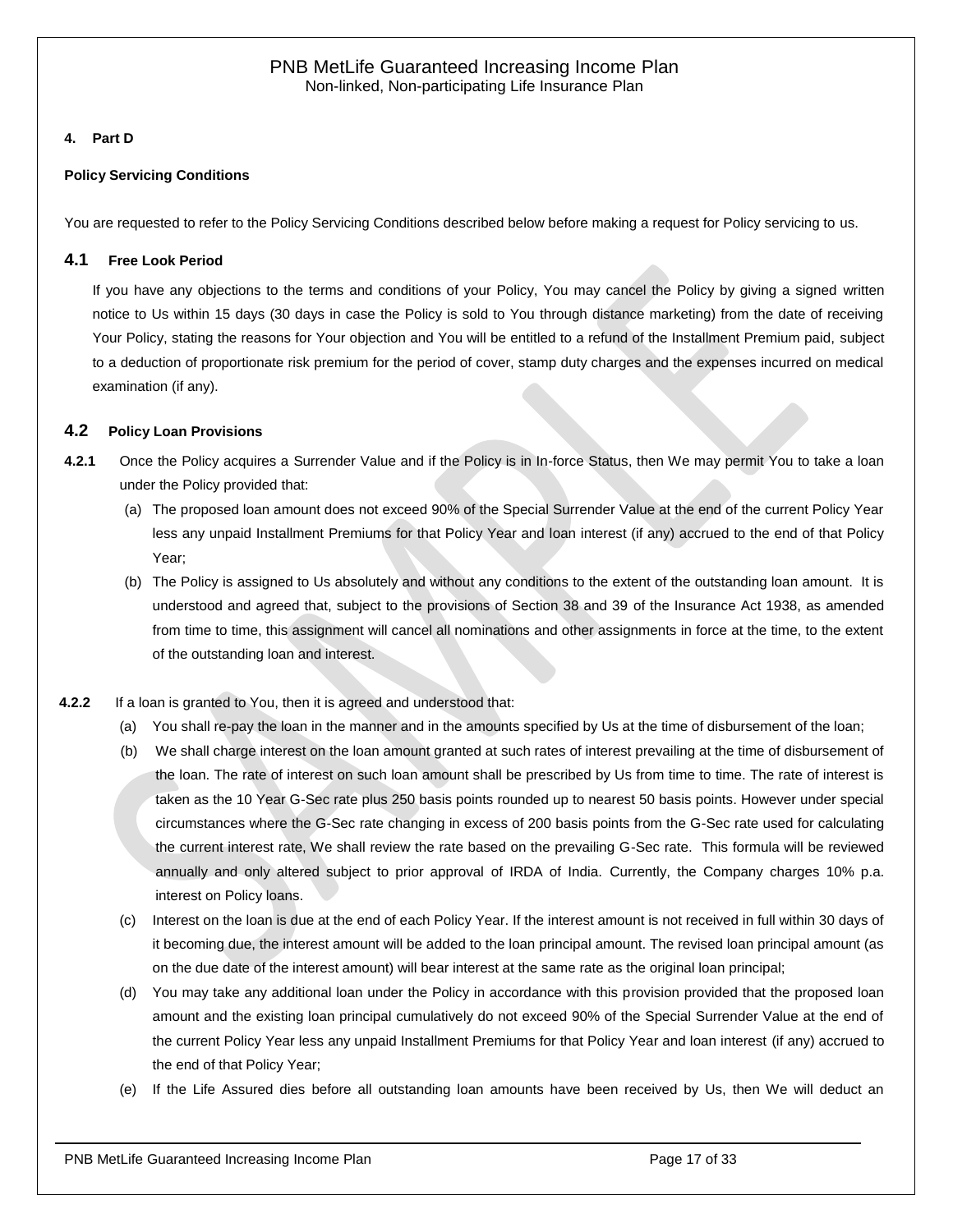amount equal to the outstanding loan amount plus the interest due thereon from the Death Benefit payable under the Policy.

- (f) If the outstanding loan amounts have not been received by Us by the Maturity Date, We will deduct an amount equal to the outstanding loan amount plus the interest due thereon from the Maturity Benefit payable under the Policy.
- (g) If the outstanding loan amounts have not been received by Us by the Guaranteed Increasing Income Payout Date, We will deduct an amount equal to the outstanding loan amount plus the interest due thereon from the Guaranteed Increasing Income payable under the Policy.
- (h) If the outstanding loan amounts have not been received by Us by the Surrender Date, We will deduct an amount equal to the outstanding loan amount plus the interest due thereon from the Surrender Benefit payable under the Policy.
- (i) Policies which are in In-force Status and fully Paid-up Status shall be foreclosed on account of outstanding loan amount exceeding the Surrender Value.

#### <span id="page-17-0"></span>**4.3 Premium discontinuance**

If You discontinue paying the due Installment Premium, the Policy will be Lapse or get converted to Reduced Paid-up Status in accordance with the following:

#### **4.3.1 Lapse**

- (a) **Premium Payment Term of 5 and 7 years**: If all due Instalment Premiums for the first two consecutive years are not received within the Grace Period, the Policy shall Lapse at the end of the Grace Period and the risk cover, and Rider benefits, if any, will cease immediately.
- (b) **Premium Payment Term of 10 and 12 years**: If all due Instalment Premiums for the first three consecutive years are not received within the Grace Period, the Policy shall Lapse at the end of the Grace Period and the risk cover, and Rider benefits, if any, will cease immediately.

No Benefits will be paid when the Policy is Lapsed. A Lapsed policy can be revived as defined in Section 4.5. If a Lapsed policy is not revived at the end of the Revival Period, the Policy will be terminated.

# **4.3.2 Reduced Paid-Up Status**

If the Policy has acquired a Surrender Value and no future Installment Premiums are paid, You shall have the option to either surrender the Policy or continue it in Reduced Paid-up Status with reduced benefits. If you continue the policy as a reduced paid-up policy, the reduced Guaranteed Increasing Income shall not be payable and the same shall be payable as per Buildup option.

If You chose to continue the Policy in Reduced Paid-up Status, the reduced benefits are payable as given below:

**Death Benefit:** Reduced Paid-Up Sum Assured on Death plus all the deferred reduced Guaranteed Increasing Income till the date of death accumulated at compound interest rate of 5% p.a. will be payable as lumpsum, where Reduced Paid-up Sum Assured on Death is defined as;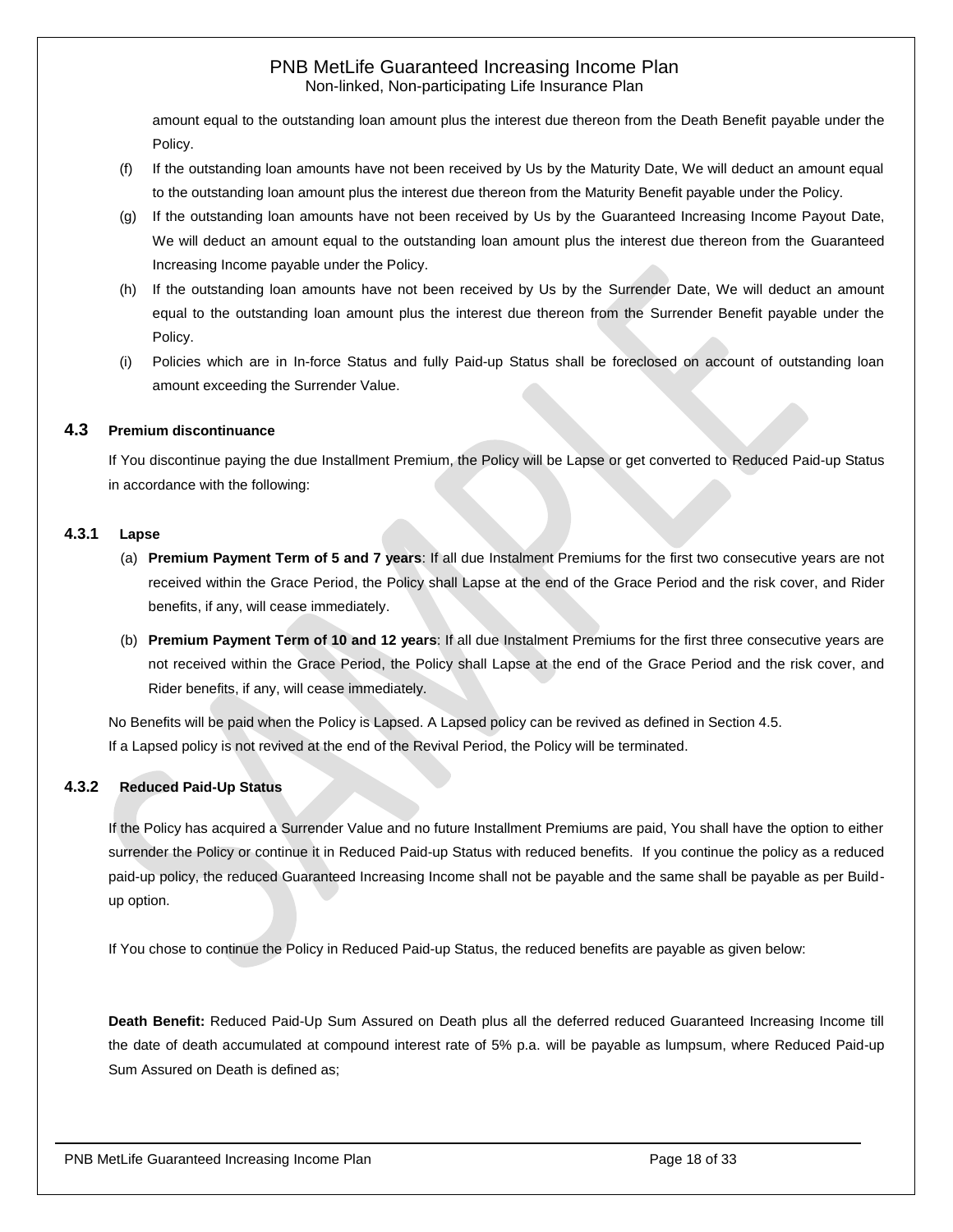Sum Assured on Death x (Number of Instalment Premiums paid) / (Number of Instalment Premiums payable during the Premium Payment Term).

Where reduced Guaranteed Increasing income is defined as, Guaranteed Increasing Income benefit \* (Number of Installment Premiums paid/ Number of Installment Premiums payable during the Premium Payment Term).

The Reduced Death Benefit payable will be paid as lump sum to the Nominee, irrespective of the Death Benefit Payout Option in force as specified in the Schedule.

The Policy will terminate on payment of this amount.

At any point in time the minimum death benefit shall be 105% of all Installment Premiums paid as on date of death.

**Maturity Benefit:** Reduced Paid-up Sum Assured on Maturity plus all the deferred reduced Guaranteed Increasing Income shall be accumulated at compound interest rate of 5% p.a. will be paid, where reduced paid-up sum assured on maturity is defined as;

(Guaranteed Sum Assured on Maturity) \* (Number of Instalment Premiums paid / Number of Instalment Premiums payable during the Premium Payment Term)

Where reduced Guaranteed Increasing Income is defined as Guaranteed increasing income benefit \* (Number of Installment Premiums paid/ Number of Installment Premiums payable during the Premium Payment Term).

The Installment Premiums paid are the premiums excluding service tax and underwriting extra premiums paid, if any. The Policy terminates with the payment of this amount.

There is no survival benefit (Guaranteed Increasing Income Benefit) payable if the policy is in Reduced Paid-up Status. Once the Policy is converted to Reduced Paid-up Status, Rider benefits, if any, will cease immediately.

# <span id="page-18-0"></span>**4.4 Surrender**

You may surrender the Policy provided that all due Installment Premium has been received in full and the Policy has acquired Surrender Value. We will pay a Surrender Value which is equal to the higher of the Guaranteed Surrender Value or Special Surrender Value.

The Policy acquires Surrender Value as mentioned below:

**For Premium Paying Term of 5 and 7 years**: If all due Installment Premiums have been paid for at least two consecutive years, the Policy shall acquire a Guaranteed Surrender Value.

**For Premium Paying Term of 10 years and 12 years**: If all due Installment Premiums have been paid for at least three consecutive years, the Policy shall acquire a Guaranteed Surrender Value.

**Where Income Option is in force, Guaranteed Surrender Value (GSV)** will be equal to GSV Premium Factor multiplied by (Total Instalment Premiums paid less Guaranteed Increasing Income Benefits already paid till the date of Surrender, if any) plus Build-up Option benefit, if any.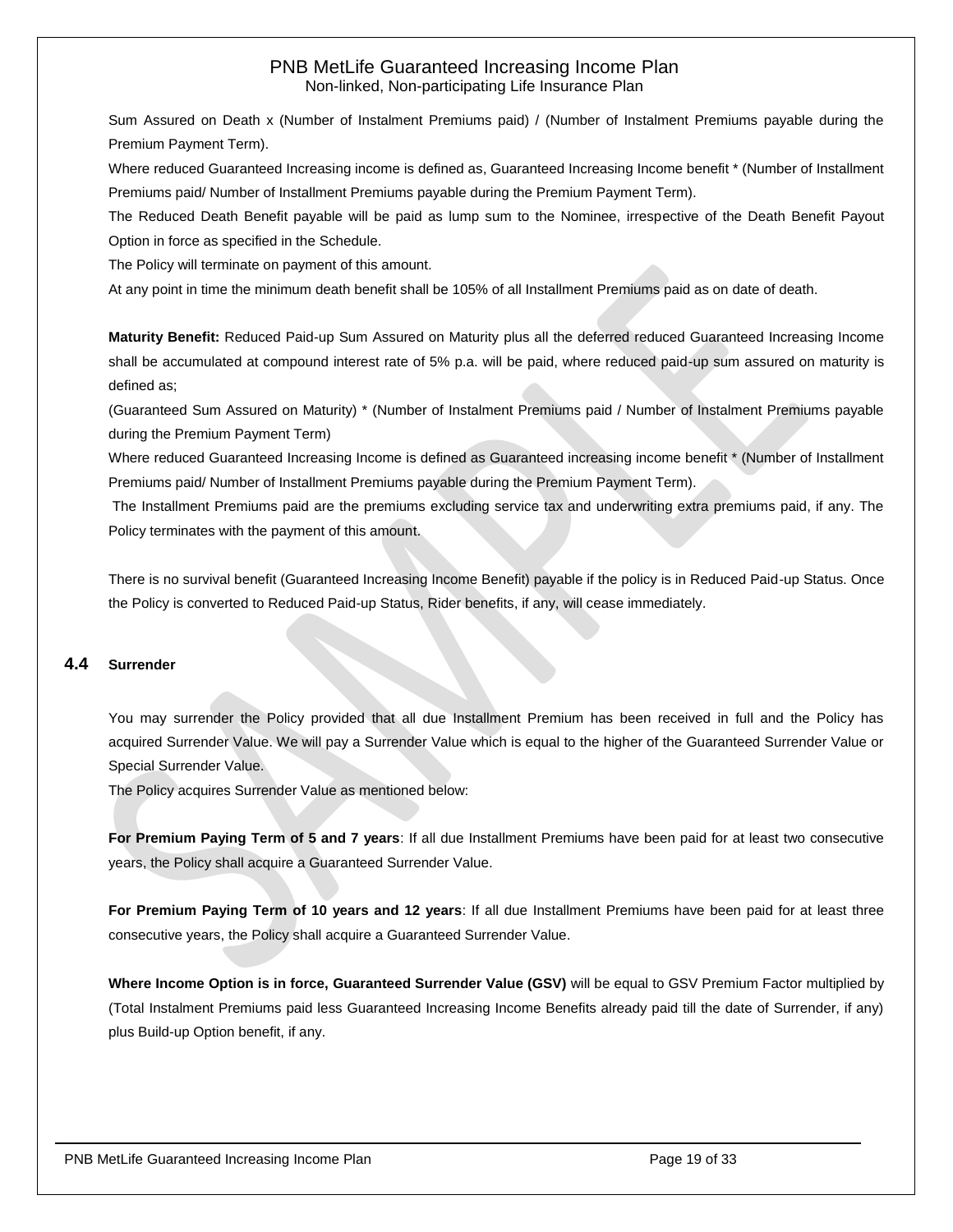**Where Build-up Option is in force**, under the Policy, Guaranteed Surrender Value (GSV) will be equal to GSV Premium Factor multiplied by Total instalment premiums paid plus the compound interest rate of 5% p.a. applicable on the scheduled income benefit that are deferred till the date of Surrender.

Where the compound interest rate of 5% p.a. shall be calculated from the date of the income scheduled (that are deferred) to the date of the Surrender of the policy. This addition of interest to the GSV shall be zero, prior to the due date of first Guaranteed Income Benefit payout (that are deferred).

The GSV is subject to a minimum of zero. The total Instalment Premiums paid, which have been considered in calculation of GSV are premiums excluding taxes, rider premiums and underwriting extra premiums paid, if any. The GSV Factors are given in **Annexure B**.

#### **Special Surrender Value (SSV):**

Where Income Option is in force, Special Surrender Value = {Reduced Paid-up Sum Assured on Maturity  $x$  SSV factor less Guaranteed Increasing Income benefits already paid till the date of Surrender}.

Where Build-Up Option is in force, Special Surrender Value is calculated as Reduced Paid-up Sum Assured on Maturity x SSV Factors plus the compound interest @ 5% p.a applicable on the scheduled Guaranteed Increasing Income benefit that are deferred till the date of surrender.

Where the compound interest @ 5% p.a. shall be calculated from the date of the Guaranteed Increasing Income benefits scheduled (that are deferred) to the date of the surrender of the policy. This addition of interest to the SSV shall be zero, prior to the due date of first Guaranteed Increasing Income Benefit payout (that are deferred).

Where Reduced Paid-up Sum Assured on Maturity is defined as; (Sum of Guaranteed Increasing Income Benefit and Guaranteed Sum Assured on Maturity) \* (Number of Instalment Premiums paid / Number of Instalment Premiums payable during the Premium Payment Term)

The SSV Factors will be determined by Us from time to time and depends on prevailing market conditions and is not guaranteed. SSV Factors changed during the Policy Term subject to prior approval of the IRDA of India.

<span id="page-19-0"></span>A Surrendered Policy cannot be revived.

#### **4.5 Policy Revival**

A Policy that has Lapsed or that has been converted to a Reduced Paid-up Status in accordance with Clause 4.3 may be revived during the Revival Period by giving Us written notice to revive the Policy, provided that:

a. Satisfactory evidence of insurability of the Life Assured in accordance with Our board approved underwriting policy is provided to Us at Your expense. We may charge extra premium for the continuance of the Policy in accordance with Our board approved underwriting policy;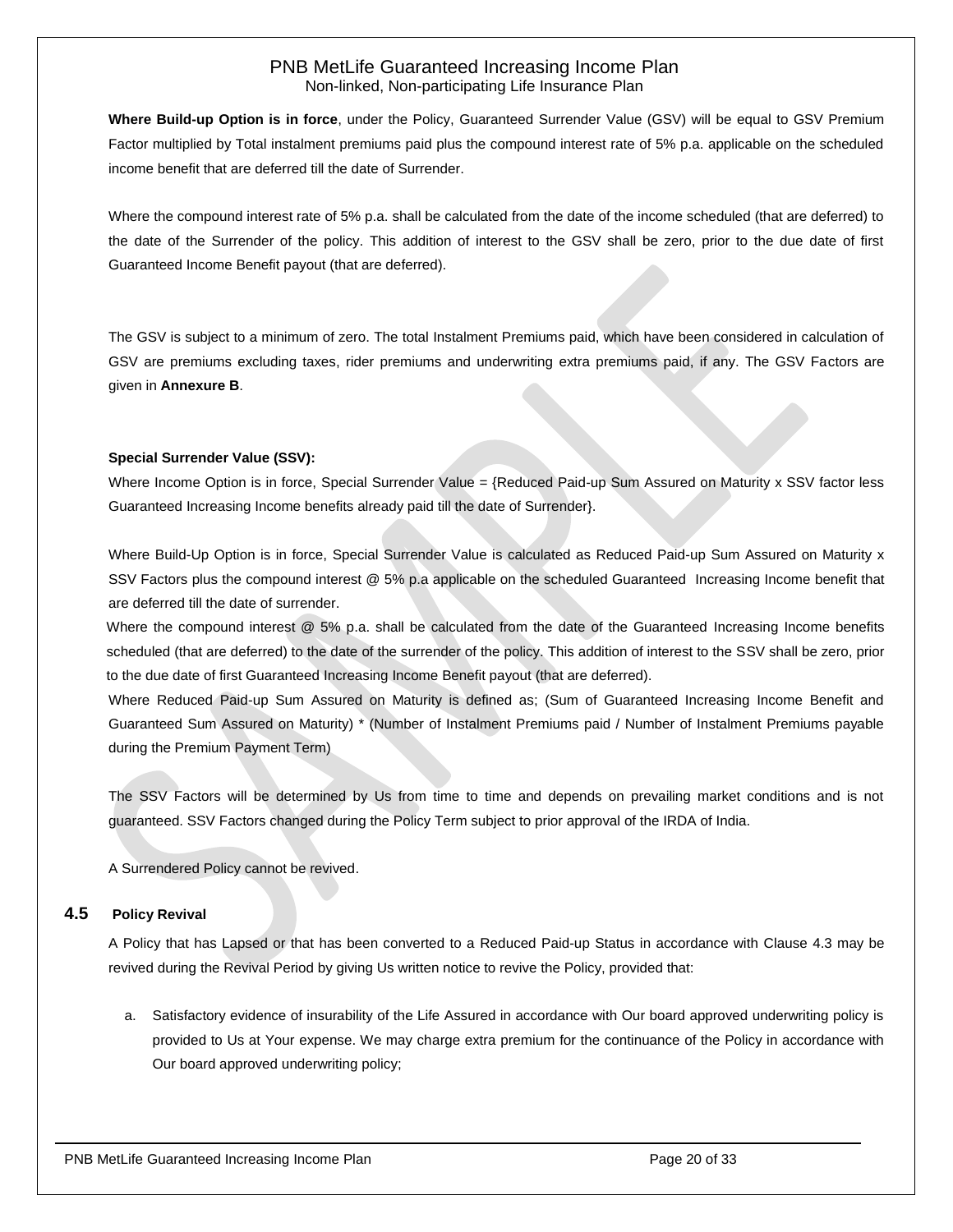b. The due Installment Premium and interest at the rate specified by Us is paid to Us in full. We may change the applicable interest rate from time to time with the prior approval of the IRDA of India

# <span id="page-20-0"></span>**4.6 Termination of the Policy**

The Policy will be terminated on the earliest of the following:

- a. The date of payment of Surrender Value.
- b. At the expiry of two years from the date of Lapse, if the Policy has not been revived and provided the said Policy has not been converted into a Reduced Paid-Up Status in accordance with Clause 4.3
- c. On payment of the Death Benefit or Guaranteed Sum Assured on Maturity, whichever applicable.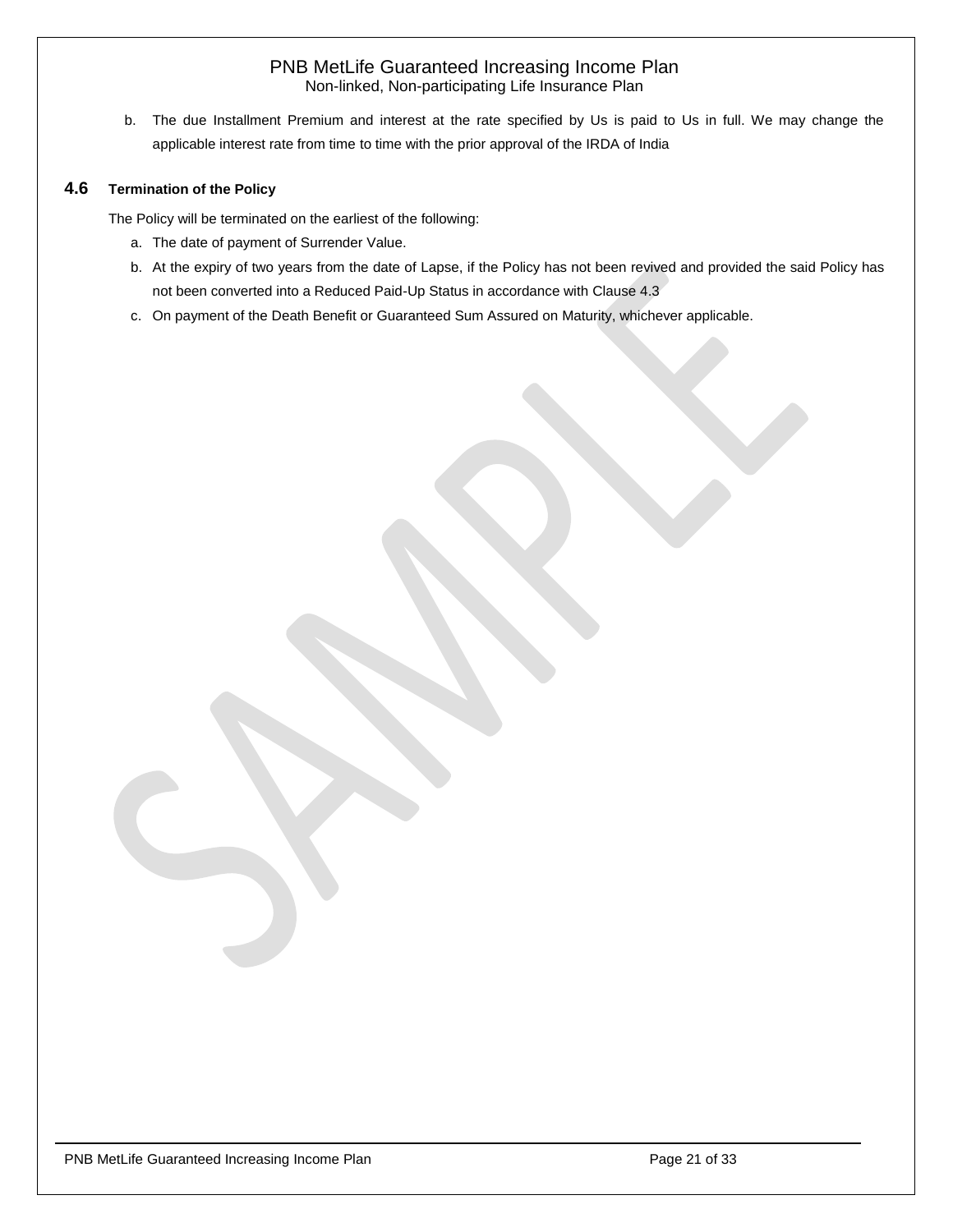<span id="page-21-0"></span>**5. Part E**

**Not applicable**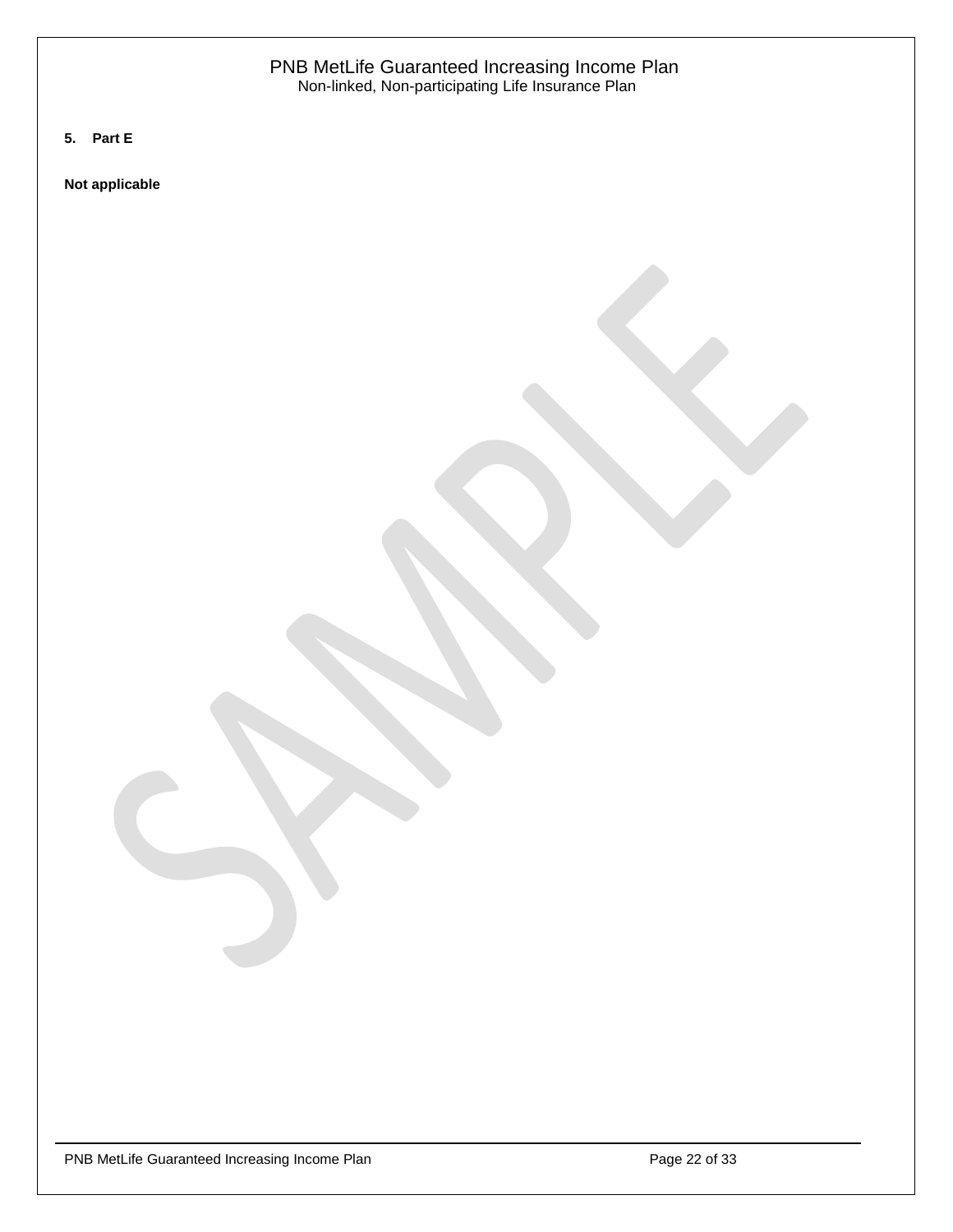#### <span id="page-22-0"></span>**6. Part F**

#### **General Terms & Conditions**

#### **The following general terms and conditions are applicable to your Policy.**

If You wish to change the nomination or assign the Policy or update Your/Nominee's address or other contact details in Our records, You should do so only through the forms prescribed by Us for these purposes. These forms are available at Our offices or may be obtained from Your financial advisor or can be downloaded from our website [www.pnbmetlife.com](http://www.pnbmetlife.com/)

#### <span id="page-22-1"></span>**6.1 Nomination**

Nomination should be in accordance with provisions of Section 39 of the Insurance Act 1938 as amended from time to time. A Leaflet containing the simplified version of the provisions of Section 39 is enclosed as Annexure A to this Policy for Your reference. Nomination of this Policy is not applicable if the Policy has been executed under Section 6 of the Married Women's Property Act 1874

#### <span id="page-22-2"></span>**6.2 Assignment**

Assignment should be in accordance with provisions of Section 38 of the Insurance Act 1938 as amended from time to time. A Leaflet containing the simplified version of the provisions of Section 38 is enclosed as Annexure A to this Policy for Your reference. Assignment of this Policy is not applicable if the Policy has been executed under Section 6 of the Married Women's Property Act 1874.

#### <span id="page-22-3"></span>**6.3 Incontestability**

Incontestability will be as per Section 45 of the Insurance Act,1938, as amended from time to time. A Leaflet containing the simplified version of the provisions of Section 45 is enclosed as Annexure A to this Policy for your reference.

#### <span id="page-22-4"></span>**6.4 Claims Procedure**

In order to make a claim for the Death Benefit under this Policy, it is mandatory that the claimant furnishes Us with all the information & documentation We request, including but not limited to:

- a. The original Policy Document;
- b. The claim form prescribed by Us, duly completed;
- c. The official death certificate issued by a competent Governmental Authority
- d. First Information Report, police inquest report and a post-mortem report where the Life Assured's death is due to an unnatural cause;
- e. Proof of title to the Policy where applicable;
- f. Nominee/Appointee/legal heir identification and address proof as per regulatory requirements.
- g. The discharge voucher prescribed by Us, duly completed

#### <span id="page-22-5"></span>**6.5 Maturity Benefit Payout Procedure**

We will not be obliged to make any payment of the Guaranteed Sum Assured on Maturity unless and until We have received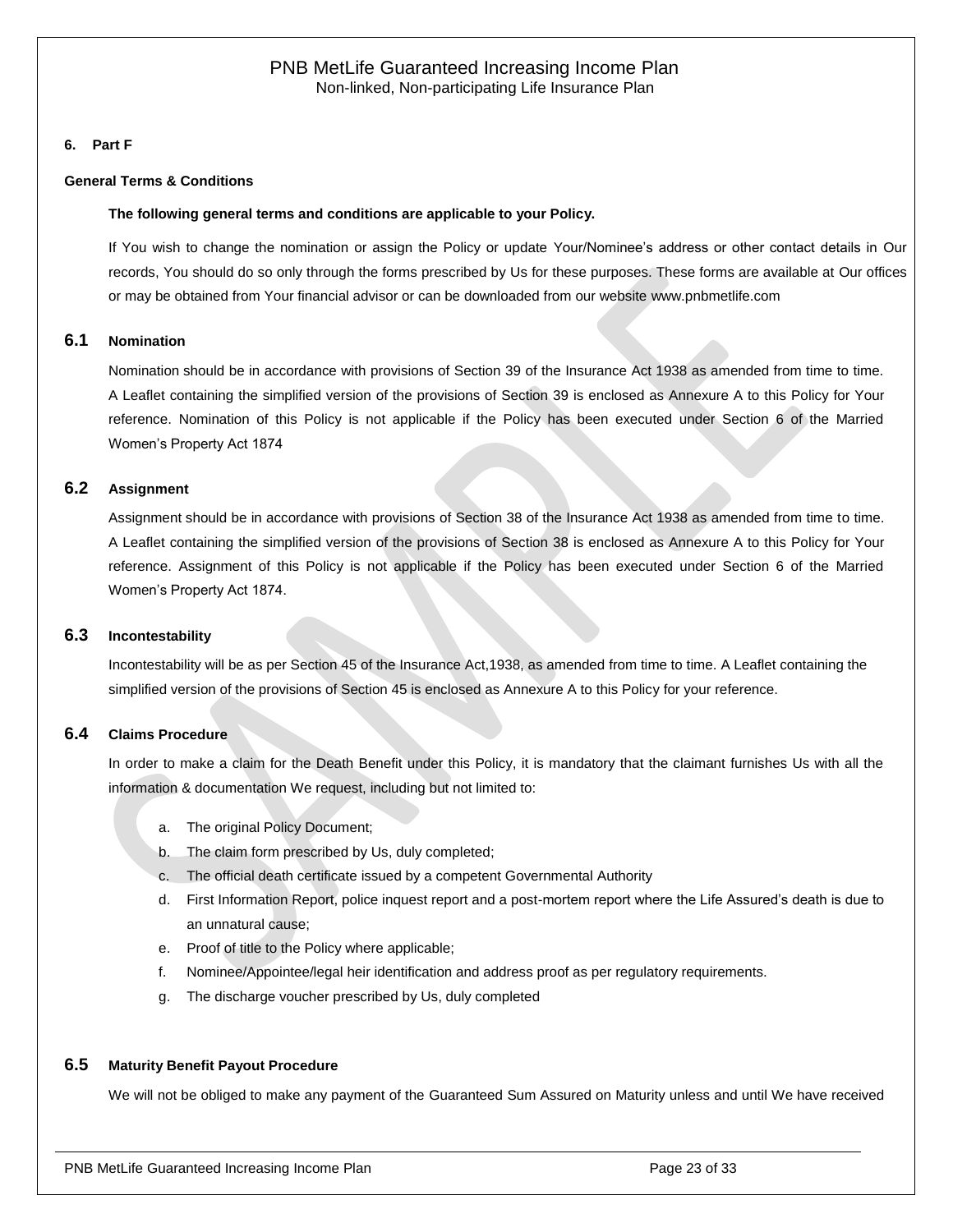all of the information and documentation We request, including but not limited to:

- a. The original Policy Document;
- b. The duly completed claim form prescribed by Us,
- c. The duly completed discharge voucher prescribed by Us.

#### <span id="page-23-0"></span>**6.6 Taxation**

The tax benefits on the Policy shall be as per the prevailing tax laws in India and amendments thereto from time to time. In respect of any payment made or to be made under or in relation to this Policy, We will deduct or charge or recover taxes including Goods and service tax and other levies as applicable at such rates as notified by the government or such other body authorized by the government from time to time. Tax laws are subject to change.

#### <span id="page-23-1"></span>**6.7 Currency & Place of Payment**

All amounts payable either to or by us will be paid in the currency shown in the Schedule.

#### <span id="page-23-2"></span>**6.8 Fraud, Misrepresentation and Forfeiture**

Fraud, Misrepresentation and Forfeiture would be dealt with in accordance with provisions of Section 45 of the Insurance Act 1938 as amended from time to time. A Leaflet containing the simplified version of the provisions of Section 45 is enclosed in Annexure A for your reference.

#### <span id="page-23-3"></span>**6.9 Suicide Exclusion**

If the Life Assured's death is due to suicide (whether sane or insane at the time of suicide) within one year from the Date of Commencement of the Policy, Our liability to make payment under the Policy will be limited only to refunding 80% of the total Installment Premium received under the Policy provided the Policy is in In force Status. We shall not be liable to pay any interest on this amount.

If the Life Assured's death is due to suicide (whether sane or insane at the time of suicide) within one year from the date of the last revival of the Policy, Our liability to make payment under the Policy will be only limited to the higher of the Surrender Value or 80% of the total Installment Premium received under the Policy till the date of death provided the Policy is in In force Status, We shall not be liable to pay any interest on this amount.

#### <span id="page-23-4"></span>**6.10 Proof of Age**

Subject to Section 45 of the Insurance Act 1938, as amended from time to time if the actual age of the Life Assured differs from the Age stated in the Application then:

- a. If the actual age of Life Assured proves to be higher than what is stated in the Application, the Basic Sum Assured will be adjusted to that which would have been purchased by the amount of instalment premium paid, had the age been correctly stated. The Policy will continue to be in force;
- b. If the actual age proves to be lower than what is stated in the Application, the instalment premium paid in excess will be refunded to You without interest or may be adjusted towards future instalment premium. The Policy will continue to be in In-force Status.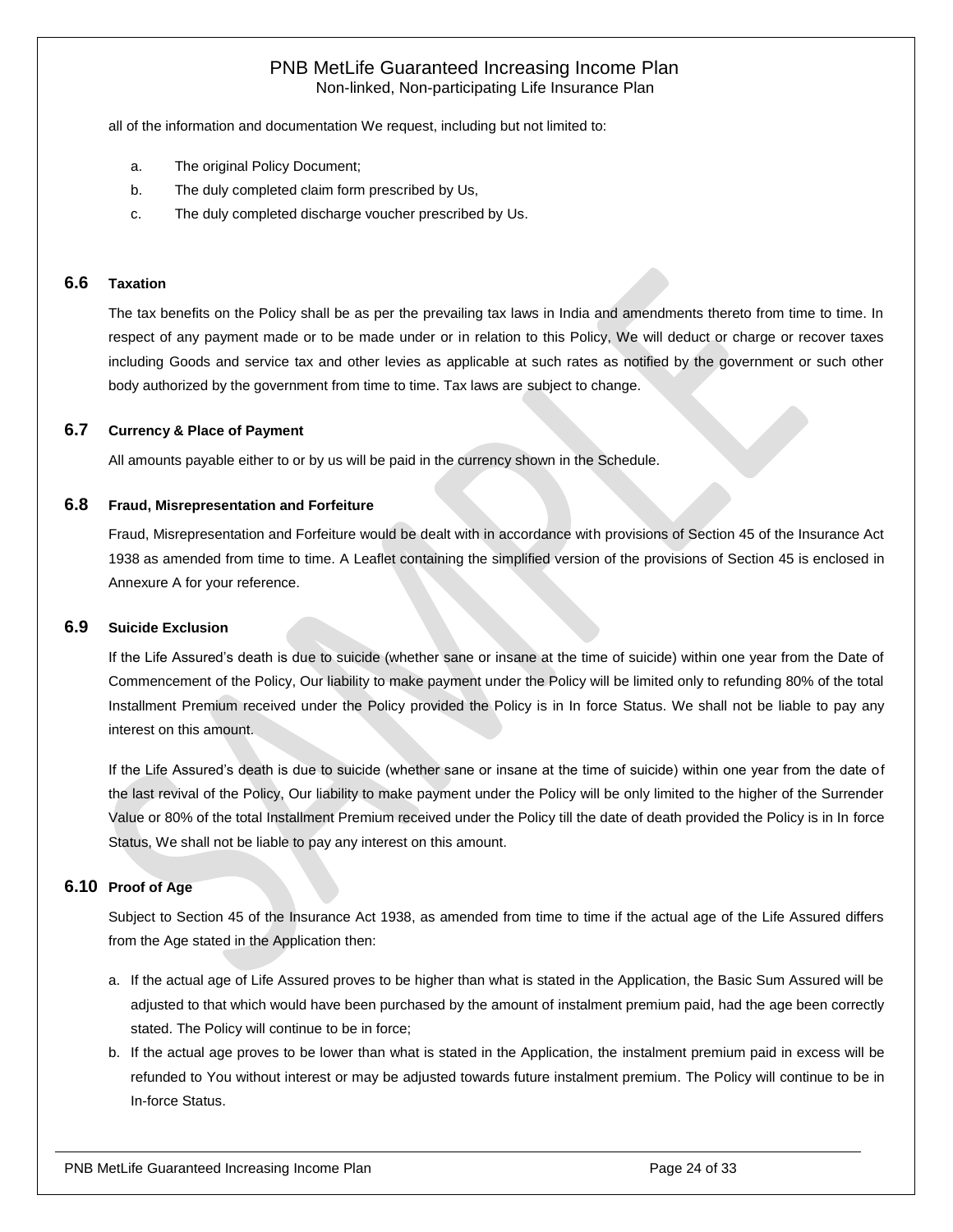c. If the Life Assured's actual age is such that it would have made him/her ineligible for the Insurance cover stated in the Policy, We reserve the right to take such action as may be deemed appropriate including cancellation of the Policy upon payment of the Surrender Value.

#### <span id="page-24-0"></span>**6.11 Vesting on attaining age of majority**

If the Policy has been issued on the life of a minor, the Policy will automatically vest in him/her on his/her attaining majority (eighteen years) and thereafter the Life Assured would be the Policyholder and We shall enter into all correspondence directly with him/her. Any assignment or nomination of the Policy contrary to this provision would be null and void against Us.

#### <span id="page-24-1"></span>**6.12 Loss of the Policy Document**

If the Policy is lost or destroyed, You may make a written request for a duplicate Policy which We will issue duly endorsed to show that it is in place of the original document. Upon the issue of a duplicate Policy, the original will cease to have any legal force or effect.

#### <span id="page-24-2"></span>**6.13 Policyholder's Rights**

To exercise Your rights or options, under this Policy, You should follow the procedures stated in this Policy. If You want to change Your Nominee, change an address or exercise any other options under the Policy, You shall do so only using the forms prescribed for each purpose which are available with Your financial advisor, from Our local office or can be downloaded from Our website [www.pnbmetlife.com.](http://www.pnbmetlife.com/)

#### <span id="page-24-3"></span>**6.14 Travel, Residence & Occupation**

This Policy does not impose any restrictions as to travel and residence. This Policy does not impose any restrictions as to occupation.

#### <span id="page-24-4"></span>**6.15 Governing Law & Jurisdiction**

The terms and conditions of the Policy shall be governed by and be interpreted in accordance with Indian law and all disputes and differences arising under or in relation to the Policy shall be subject to the sole and exclusive jurisdiction of the jurisdictional courts in India.

#### <span id="page-24-5"></span>**6.16 Our Address for Communication**

All notices and communications in respect of this Policy shall be addressed to us at the following address:

#### **PNB MetLife India Insurance Company Limited,**

**Registered office:** Unit No. 701, 702 & 703, 7th Floor, West Wing, Raheja Towers, 26/27 M G Road, Bangalore -560001, Karnataka.

**Call us** Toll-free at 1-800-425-6969,

**Website:** [www.pnbmetlife.com,](http://www.pnbmetlife.com/)

**Email**: indiaservice@pnbmetlife.co.in or

**Write to us:**1st Floor, Techniplex -1, Techniplex Complex, Off Veer Savarkar Flyover, Goregaon (West), Mumbai – 400062. Phone: +91-22-41790000, Fax: +91-22-41790203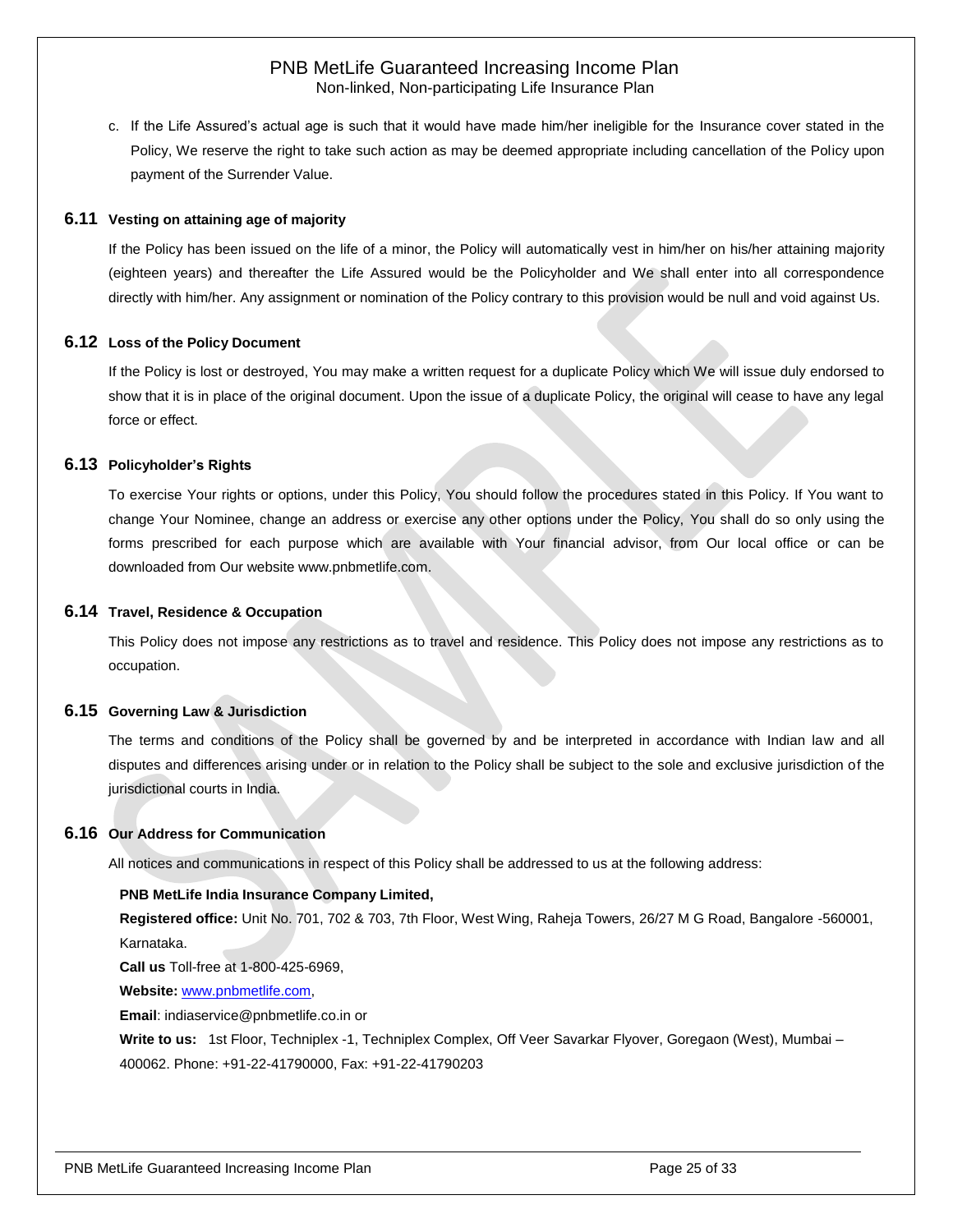# <span id="page-25-0"></span>**7. Part G**

#### **GRIEVANCE REDRESSAL MECHANISM & OMBUDSMAN DETAILS**

#### <span id="page-25-1"></span>**7.1 Grievance Redressal Mechanism**

In case you have any query or complaint or grievance, you may approach our office at the following address:

#### **Level 1**

For any complaint/grievance, approach any of our following touch points:

- Call 1800-425-69-69 (Toll free) or 080-26502244
- Email at [india\\_grievancecell@pnbmetlife.co.in](mailto:india_grievancecell@pnbmetlife.co.in)
- Write to

**Customer Service Department,** 

**1st Floor, Techniplex -1, Techniplex Complex, Off Veer Savarkar Flyover, Goregaon (West), Mumbai – 400062. Phone: +91-22-41790000, Fax: +91-22-41790203**

- Online through our website [www.pnbmetlife.com](http://www.pnbmetlife.com/)
- Our nearest PNB MetLife branch across the country

#### **Level 2:**

In case you are not satisfied with the resolution provided by the above touch points, or have not received any response within 2 weeks, you may

- Write to our Grievance Redressal Officer at [gro@pnbmetlife.co.in](mailto:gro@pnbmetlife.co.in) or
- Send a letter to

**Grievance Redressal Officer**

**PNB MetLife India Insurance Co. Ltd,**

**Platinum Towers, 4th Floor, Sohna Road,** 

**Sector - 47, Gurgaon – 122002**

Please address your queries or complaints to our customer services department, on the address referred above, who are authorized to review your queries or complaints and address the same. Please note that only an officer duly authorized by PNB MetLife has the authority to resolve your queries or complaints. We shall in no way be responsible, or liable, or bound by, any replies or communications or undertakings, given by or received from, any financial advisor or any employee who was involved in selling you this Policy.

#### **Level 3:**

In case you are not satisfied with the decision from above offices or do not receive a response from us within 15 (fifteen) days, you may contact the Insurance Regulatory and Development Authority of India. Grievance Cell Centre (IGCC) on the following contact details:

- Online : You can register your complaint online at [http://www.igms.irda.gov.in](http://www.igms.irda.gov.in/)
- By Post : You can write or fax your complaints to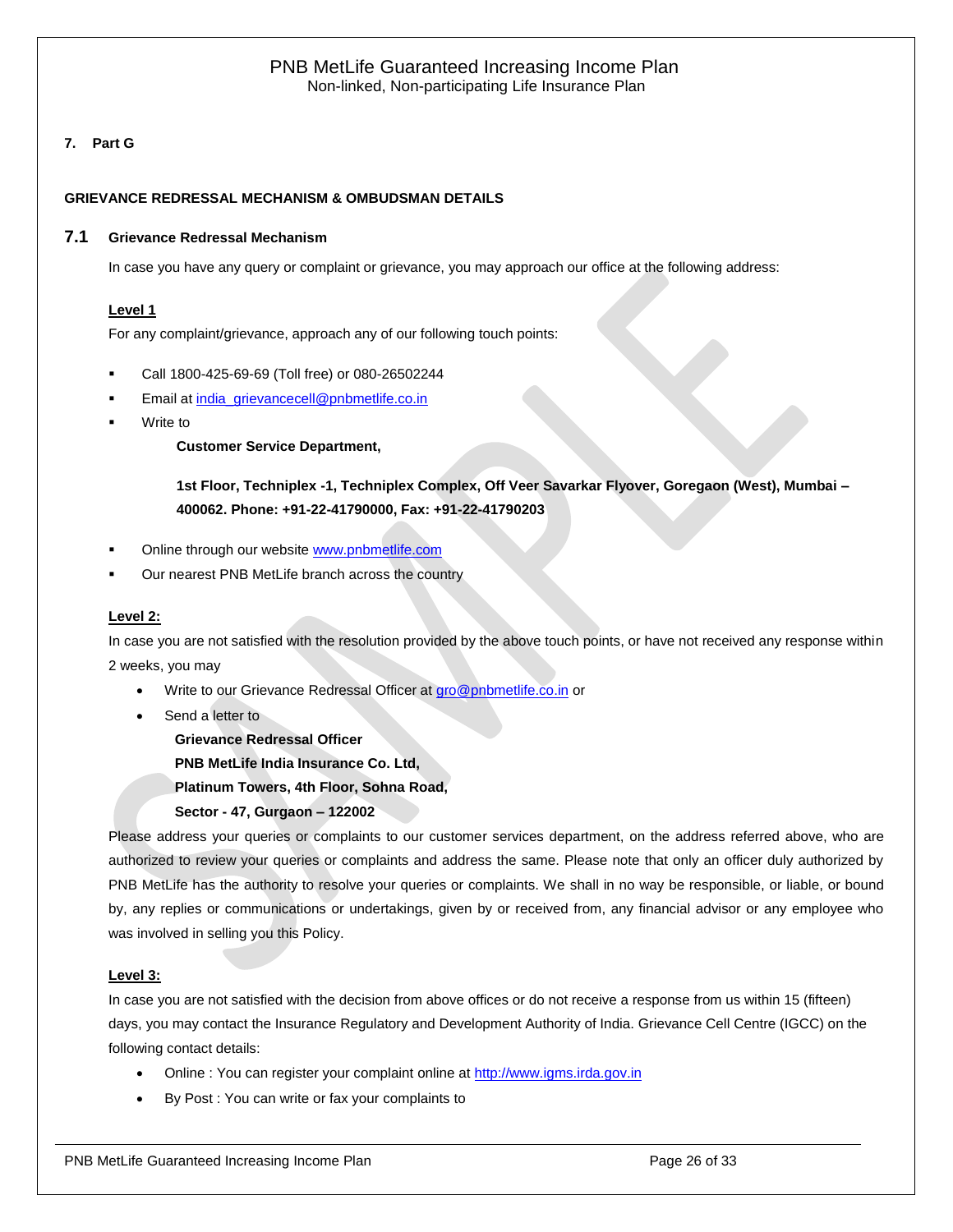**Consumer Affairs Department Insurance Regulatory and Development Authority of India Sy No. 115/1, Financial District, Nanakramguda, Gachibowli, Hyderabad – 500032, Telangana**

- By E-mail : E-mail ID[: complaints@irda.gov.in](mailto:complaints@irda.gov.in)
- By Phone : 1800 4254 732

In case You are not satisfied with the decision/resolution, You may approach the Insurance Ombudsman at the address in the list of Ombudsman below, if Your grievance pertains to:

- Insurance claim that has been rejected or dispute of a claim on legal construction of the Policy;
- Delay in settlement of claim;
- Dispute with regard to premium; or
- Misrepresentation of terms and conditions of the Policy;
- Policy servicing related grievances against Us or Our agent/intermediary;
- Issuance of Policy in non-conformity with the proposal form;
- Non-issuance of Insurance policy after receipt of Premium or
- Any other matter resulting from the violation of provisions of the Insurance Act, 1938 as amended from time to time or the regulations, circulars, guidelines or instructions issued by the IRDAI from time to time or the terms and conditions of the policy contract, in so far as they relate to issues mentioned above.
- 1) The complaint should be made in writing duly signed by You, Nominee, Assignee or by Your legal heirs with full name, address and contact information of the complainant, the details of Our branch or office against whom the complaint is made, the facts giving rise to the complaint, supported by documents, the nature and extent of the loss caused to the complainant and the relief sought from the Insurance Ombudsman. As per Rule 14(3) of the Insurance Ombudsman Rules, 2017, the complaint to the insurance ombudsman can be made if the complainant makes a written representation to Us/Insurer and files the complaint, within one year
	- after the order of the insurer rejecting the representation is received; or
	- after receipt of decision of the insurer which is not to the satisfaction of the complainant;
	- after expiry of a period of one month from the date of sending the written representation to the insurer if the insurer fails to furnish reply to the complainant .
- 2) The Ombudsman shall be empowered to condone the delay in such cases as he may consider necessary, after calling for objections of the insurer against the proposed condonation and after recording reasons for condoning the delay and in case the delay is condoned, the date of condonation of delay shall be deemed to be the date of filing of the complaint, for further proceedings under these rules.
- 3) No complaint before the Insurance Ombudsman shall be maintainable on the same subject matter on which proceedings are pending before or disposed of by any court or consumer forum or arbitrator.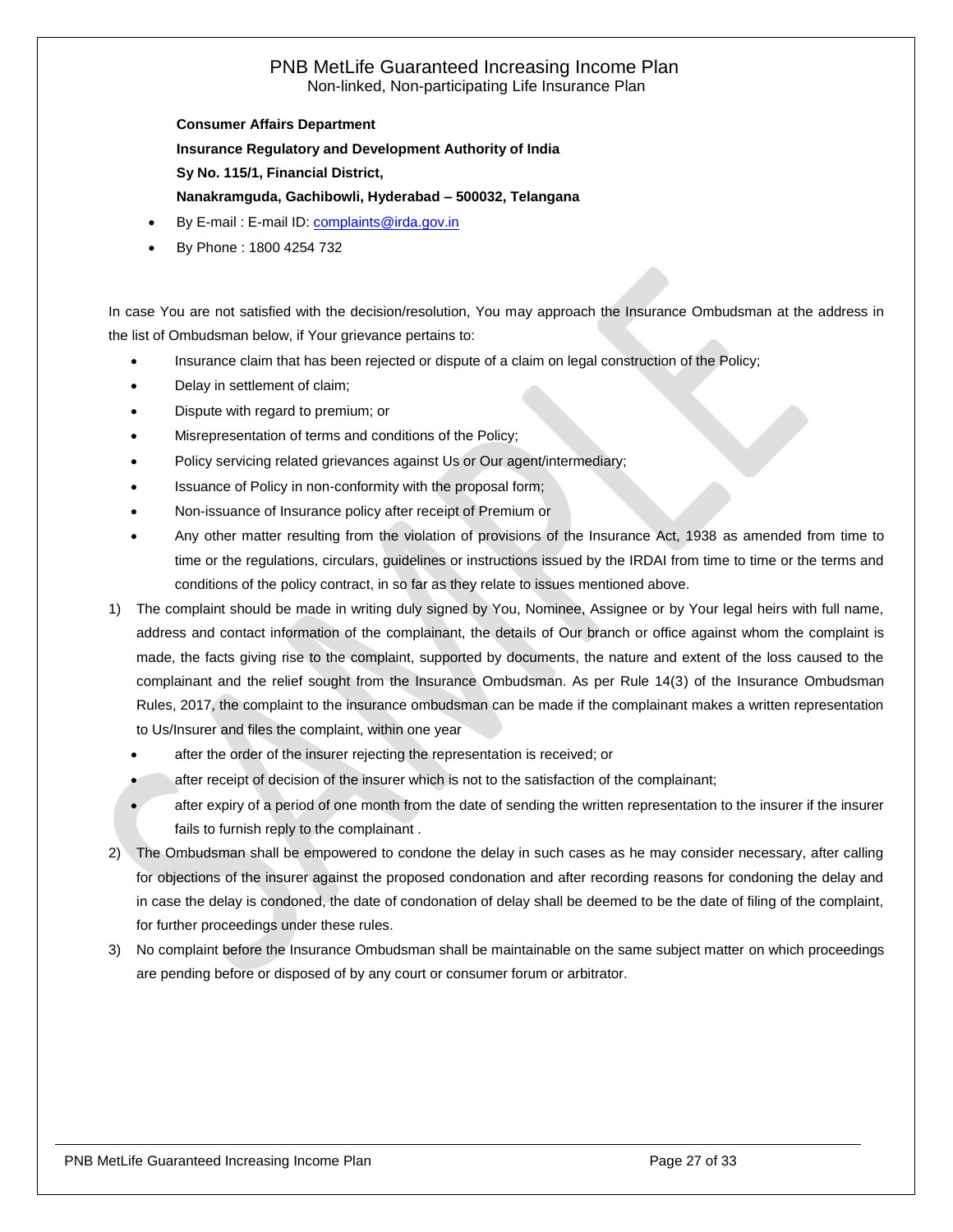# <span id="page-27-0"></span>**7.2 List of Insurance Ombudsman**

| <b>CONTACT</b><br><b>LOCATION</b> | <b>CONTACT DETAILS</b>                                                                                                                                                                                                    | <b>JURISDICTION</b>                                                                                                             |
|-----------------------------------|---------------------------------------------------------------------------------------------------------------------------------------------------------------------------------------------------------------------------|---------------------------------------------------------------------------------------------------------------------------------|
| <b>AHMEDABAD</b>                  | Jeevan Prakash Building, 6th floor,<br>Tilak Marg, Relief Road,<br>Ahmedabad - 380 001.<br>Tel.: 079 - 25501201/02/05/06<br>Email:- bimalokpal.ahmedabad@gbic.co.in                                                       | State of Gujarat, Union Territories of Dadra &<br>Nagar Haveli and Daman and Diu.                                               |
| <b>BENGALURU</b>                  | 19/19, Jeevan Soudha Building, Ground Floor<br>24 <sup>th</sup> Main, J.P. Nagar First Phase,<br>Bengaluru-560 025<br>Tel.: 080 - 26652049/26652048<br>Email: bimalokpal.bengaluru@gbic.co.in                             | State of Karnataka.                                                                                                             |
| <b>BHOPAL</b>                     | Janak Vihar Complex, 2nd Floor, 6, Malviya Nagar, Opp.<br>Airtel, Near New Market, Bhopal - 462 003.<br>Tel.:- 0755-2769201/202. Fax:- 0755-2769203<br>Email: bimalokpal.bhopal@gbic.co.in                                | States of Madhya Pradesh and Chhattisgarh.                                                                                      |
| <b>BHUBANESHWA</b><br>R           | 62, Forest park, Bhubneshwar - 751 009.<br>Tel.:- 0674-2596003/2596455. Fax:- 0674-2596429<br>Email:- bimalokpal.bhubaneswar@gbic.co.in                                                                                   | State of Orissa.                                                                                                                |
| <b>CHANDIGARH</b>                 | S.C.O. No. 101-103, 2nd Floor,<br>Batra Building, Sector 17 - D, Chandigarh - 160 017.<br>Tel.:- 0172-2706468, 2773101. Fax:- 0172-2708274<br>Email: bimalokpal.chandigarh@gbic.co.in                                     | States of Punjab, Haryana, Himachal<br>Pradesh, Jammu & Kashmir and Union<br>Territory of Chandigarh.                           |
| <b>CHENNAI</b>                    | Fatima Akhtar Court, 4th Floor, 453 (old 312), Anna Salai,<br>Teynampet, Chennai - 600 018.<br>Tel.:- 044-24333668/24335284, Fax:- 044-24333664<br>Email: - bimalokpal.chennai@gbic.co.in                                 | State of Tamil Nadu and Union Territory<br>Pondicherry Town and Karaikal (which are<br>part of Union Territory of Pondicherry). |
| <b>DELHI</b>                      | 2/2 A, Universal Insurance Building,<br>Asaf Ali Road, New Delhi - 110 002.<br>Tel.:- 011-23239633 / 23237532<br>Fax:- 011-23230858<br>Email: - bimalokpal.delhi@gbic.co.in                                               | State of Delhi.                                                                                                                 |
| <b>KOCHI</b>                      | 2 <sup>nd</sup> Floor, CC-27/2603, Pulinat Building, M.G. Road,<br>Ernakulam, Kochi-682 015.<br>Tel.:-0484-2358759, 2359338. Fax:- 0484-2359336<br>Email:- bimalokpal.ernakulam@gbic.co.in                                | State of Kerala and Union Territory of<br>(a) Lakshadweep<br>(b) Mahe - a part of Union Territory of<br>Pondicherry             |
| <b>GUWAHATI</b>                   | Jeevan Nivesh' Bldg., 5th Floor, Near. Pan bazar over<br>bridge, S.S. Road, Guwahati - 781001.<br>Tel.:- 0361-2132204/2132205. Fax:- 0361-2732937<br>Email: bimalokpal.guwahati@gbic.co.in                                | States of Assam, Meghalaya, Manipur,<br>Mizoram, Arunachal Pradesh, Nagaland and<br>Tripura.                                    |
| <b>HYDERABAD</b>                  | 6-2-46, 1st floor, "Moin Court", Lane Opp. Saleem<br>Function Palace, A. C. Guards, Lakdi-Ka-Pool,<br>Hyderabad - 500 004.<br>Tel.:- 040-65504123/23312122. Fax:- 040-23376599<br>Email:- bimalokpal.hyderabad@gbic.co.in | State of Andhra Pradesh, Telangana,<br>Union Territory of Yanam which is a part of<br>Territory of Pondicherry.                 |
| <b>JAIPUR</b>                     | Jeevan Nidhi - Il Bldg., Gr. Floor, Bhawani Singh Road,<br>Jaipur - 302 005.<br>Tel.: 0141 -2740363<br>Email - bimalokpal.jaipur@gbic.co.in                                                                               | State of Rajasthan.                                                                                                             |
| <b>KOLKATA</b>                    | Hindustan Bldg. Annexe, 4, C.R. Avenue, 4th Floor,                                                                                                                                                                        | States of West Bengal, Sikkim and Union                                                                                         |

PNB MetLife Guaranteed Increasing Income Plan Page 28 of 33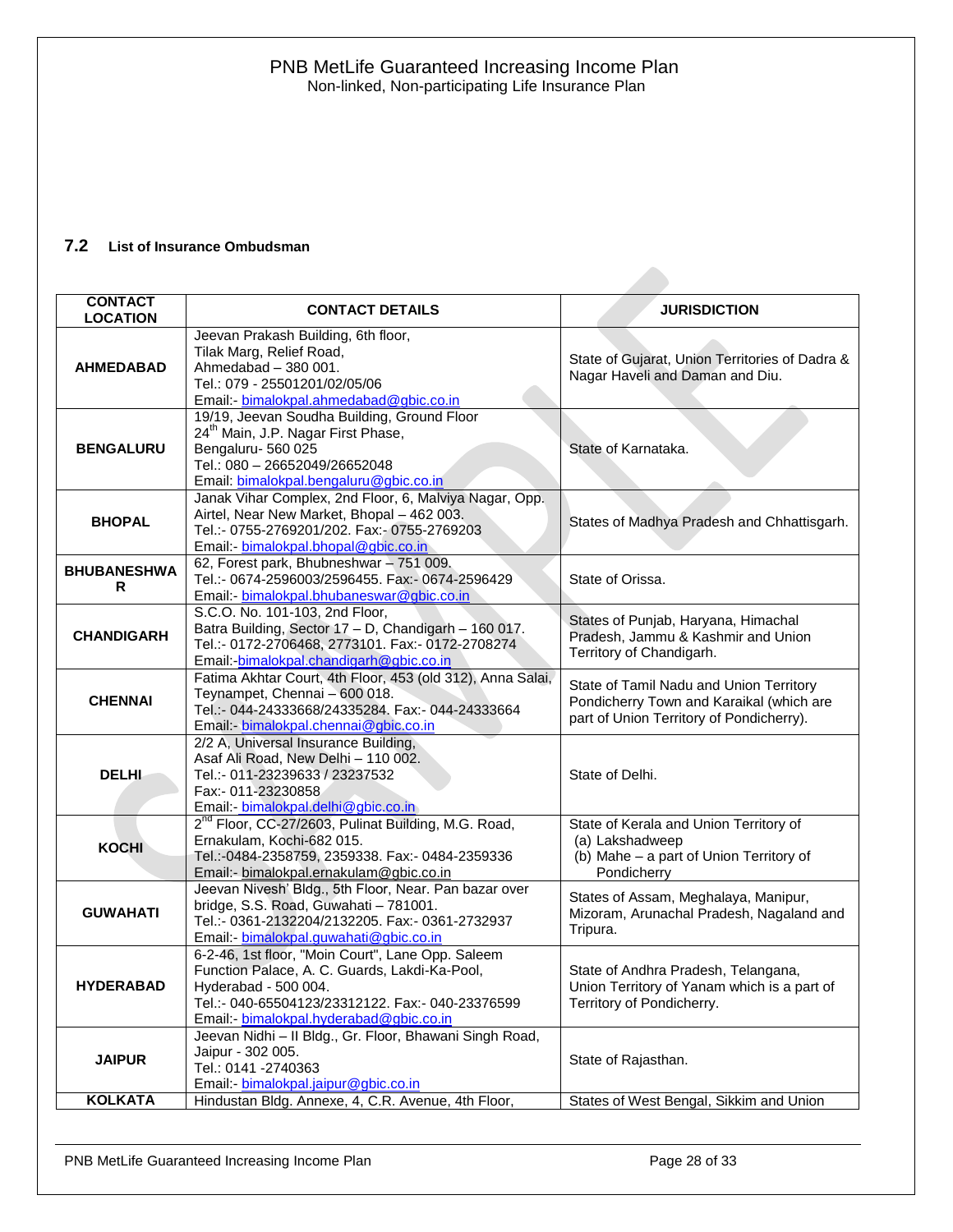# PNB MetLife Guaranteed Increasing Income Plan

Non-linked, Non-participating Life Insurance Plan

|                | KOLKATA - 700 072.                                                                                                                                                           | Territories of Andaman and Nicobar Islands.                                                                                                                                                                                                                                                                                                                                                                                                                                                                   |
|----------------|------------------------------------------------------------------------------------------------------------------------------------------------------------------------------|---------------------------------------------------------------------------------------------------------------------------------------------------------------------------------------------------------------------------------------------------------------------------------------------------------------------------------------------------------------------------------------------------------------------------------------------------------------------------------------------------------------|
|                | TEL: 033-22124339/22124346. Fax: 033-22124341<br>Email: - bimalokpal.kolkata@gbic.co.in                                                                                      |                                                                                                                                                                                                                                                                                                                                                                                                                                                                                                               |
| <b>LUCKNOW</b> | 6th Floor, Jeevan Bhawan, Phase-II, Nawal Kishore<br>Road, Hazratganj, Lucknow-226 001.<br>Tel.:- 0522-2231330/1 Fax:- 0522-2231310<br>Email:- bimalokpal.lucknow@gbic.co.in | Districts of Uttar Pradesh: Laitpur, Jhansi,<br>Mahoba, Hamirpur, Banda,<br>Chitrakoot, Allahabad, Mirzapur,<br>Sonbhabdra, Fatehpur, Pratapgarh,<br>Jaunpur, Varanasi, Gazipur, Jalaun, Kanpur,<br>Lucknow, Unnao, Sitapur, Lakhimpur,<br>Bahraich, Barabanki,<br>Raebareli, Sravasti, Gonda, Faizabad,<br>Amethi, Kaushambi, Balrampur, Basti,<br>Ambedkarnagar, Sultanpur, Maharajgang,<br>Santkabirnagar, Azamgarh, Kushinagar,<br>Gorkhpur, Deoria, Mau, Ghazipur,<br>Chandauli, Ballia, Sidharathnagar. |
| <b>MUMBAI</b>  | 3rd Floor, Jeevan Seva Annexe, S. V. Road, Santacruz<br>(W), Mumbai - 400 054.<br>Tel.:- 022-26106552/6960, Fax:- 022-26106052<br>Email:- bimalokpal.mumbai@gbic.co.in       | States of Goa.<br>Mumbai Metropolitan Region<br>excluding Navi Mumbai & Thane                                                                                                                                                                                                                                                                                                                                                                                                                                 |
| <b>NOIDA</b>   | Bhagwan Sahai Palace, 4 <sup>th</sup> Floor, Main Road, Naya<br>Bans, Sector-15, G.B. Nagar, NOIDA-201301<br>Tel.:- 0120-2514250/51/53<br>Email: bimalokpal.noida@gbic.co.in | State of Uttaranchal and the following<br>Districts of Uttar Pradesh: Agra, Aligarh,<br>Bagpat, Bareilly, Bijnor, Budaun,<br>Bulandshehar, Etah, Kanooj, Mainpuri,<br>Mathura, Meerut, Moradabad,<br>Muzaffarnagar, Oraiyya, Pilibhit, Etawah,<br>Farrukhabad, Firozbad, Gautambodhanagar,<br>Ghaziabad, Hardoi, Shahjahanpur, Hapur,<br>Shamli, Rampur, Kashganj, Sambhal,<br>Amroha, Hathras, Kanshiramnagar,<br>Saharanpur.                                                                                |
| <b>PATNA</b>   | Kalpana Arcade Building, 1 <sup>st</sup> Floor, Bazar Samiti Road,<br>Bahadurpur, Patna-800 006<br>Tel.: 0612-2680952<br>Email: bimalokpal.patna@gbic.co.in                  | States of Bihar and Jharkand                                                                                                                                                                                                                                                                                                                                                                                                                                                                                  |
| <b>PUNE</b>    | 3 <sup>rd</sup> Floor, Jeevan Darshan Bldg., N.C. Kelkar Road,<br>Narayan Peth, Pune - 411 030<br>Tel.: 020 -32341320<br>Email: bimalokpal.pune@gbic.co.in                   | State of Maharashtra, Area of Navi Mumbai<br>and Thane excluding Mumbai Metropolitan<br>Region.                                                                                                                                                                                                                                                                                                                                                                                                               |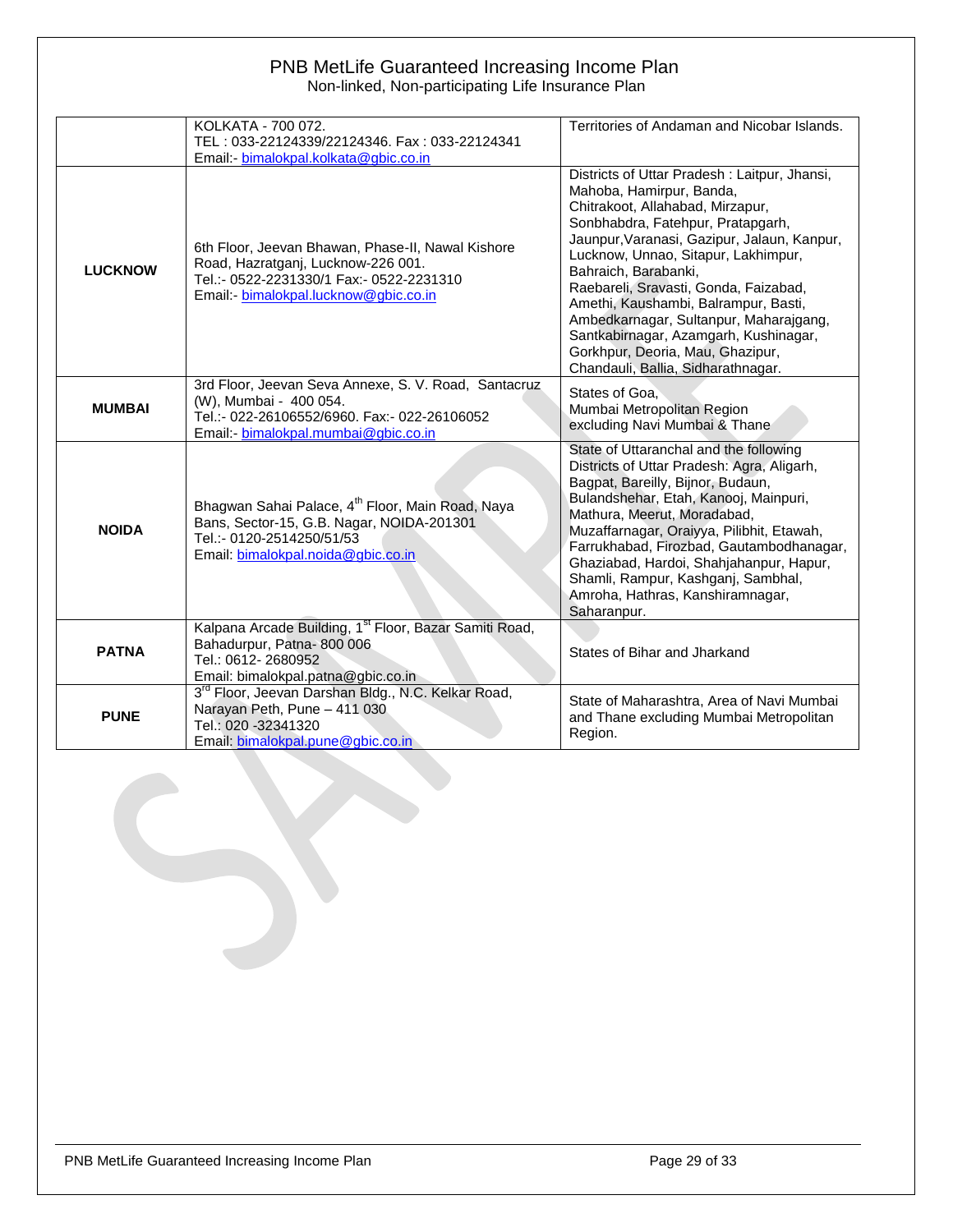#### <span id="page-29-0"></span>**Annexure A**

#### <span id="page-29-1"></span>**Section 39, Nomination by policyholder**

- 1. Nomination of a life insurance Policy is as below in accordance with Section 39 of the Insurance Act, 1938 as amended by Insurance Laws (Amendment) Ordinance dtd 26.12.2014. The extant provisions in this regard are as follows:
- 2. The policyholder of a life insurance on his own life may nominate a person or persons to whom money secured by the policy shall be paid in the event of his death.
- 3. Where the nominee is a minor, the policyholder may appoint any person to receive the money secured by the policy in the event of policyholder's death during the minority of the nominee. The manner of appointment is to be laid down by the company.
- 4. Nomination can be made at any time before the maturity of the policy.
- 5. Nomination may be incorporated in the text of the policy itself or may be endorsed on the policy communicated to the company and can be registered by the company in the records relating to the policy.
- 6. Nomination can be cancelled or changed at any time before policy matures, by an endorsement or a further endorsement or a will as the case may be.
- 7. A notice in writing of Change or Cancellation of nomination must be delivered to the company for the company to be liable to such nominee. Otherwise, company will not be liable if a bonafide payment is made to the person named in the text of the policy or in the registered records of the company.
- 8. Fee to be paid to the company for registering change or cancellation of a nomination can be specified by the Authority through Regulations.
- 9. On receipt of notice with fee, the company should grant a written acknowledgement to the policyholder of having registered a nomination or cancellation or change thereof.
- 10. A transfer or assignment made in accordance with Section 38 shall automatically cancel the nomination except in case of assignment to the company or other transferee or assignee for purpose of loan or against security or its reassignment after repayment. In such case, the nomination will not get cancelled to the extent of company's or transferee's or assignee's interest in the policy. The nomination will get revived on repayment of the loan.
- 11. The right of any creditor to be paid out of the proceeds of any policy of life insurance shall not be affected by the nomination.
- 12. In case of nomination by policyholder whose life is insured, if the nominees die before the policyholder, the proceeds are payable to policyholder or his heirs or legal representatives or holder of succession certificate.
- 13. In case nominee(s) survive the person whose life is insured, the amount secured by the policy shall be paid to such survivor(s).
- 14. Where the policyholder whose life is insured nominates his
	- parents or
	- spouse or
	- children or
	- spouse and children
	- or any of them

the nominees are beneficially entitled to the amount payable by the company to the policyholder unless it is proved that policyholder could not have conferred such beneficial title on the nominee having regard to the nature of his title.

If nominee(s) die after the policyholder but before his share of the amount secured under the policy is paid, the share of the expired nominee(s) shall be payable to the heirs or legal representative of the nominee or holder of succession certificate of such nominee(s).

- 15. The provisions of sub-section 7 and 8 (13 and 14 above) shall apply to all life insurance policies maturing for payment after the commencement of Insurance Laws (Amendment) Ordinance, 2014 (i.e 26.12.2014).
- 16. If policyholder dies after maturity but the proceeds and benefit of the policy has not been paid to him because of his death, his nominee(s) shall be entitled to the proceeds and benefit of the policy.
- 17. The provisions of Section 39 are not applicable to any life insurance policy to which Section 6 of Married Women's Property Act, 1874 applies or has at any time applied except where before or after Insurance Laws (Ordinance) 2014, a nomination is made in favour of spouse or children or spouse and children whether or not on the face of the policy it is mentioned that it is made under Section 39. Where nomination is intended to be made to spouse or children or spouse and children under Section 6 of MWP Act, it should be specifically mentioned on the policy. In such a case only, the provisions of Section 39 will not apply.

[Disclaimer: This is not a comprehensive list of amendments of Insurance Act, 1938, as amended from time to time and only a simplified version prepared for general information. Policy Holders are advised to refer the Insurance Laws (Amendment) Act 2015 notified in the Official Gazette on 23rd March 2015 for complete and accurate details.]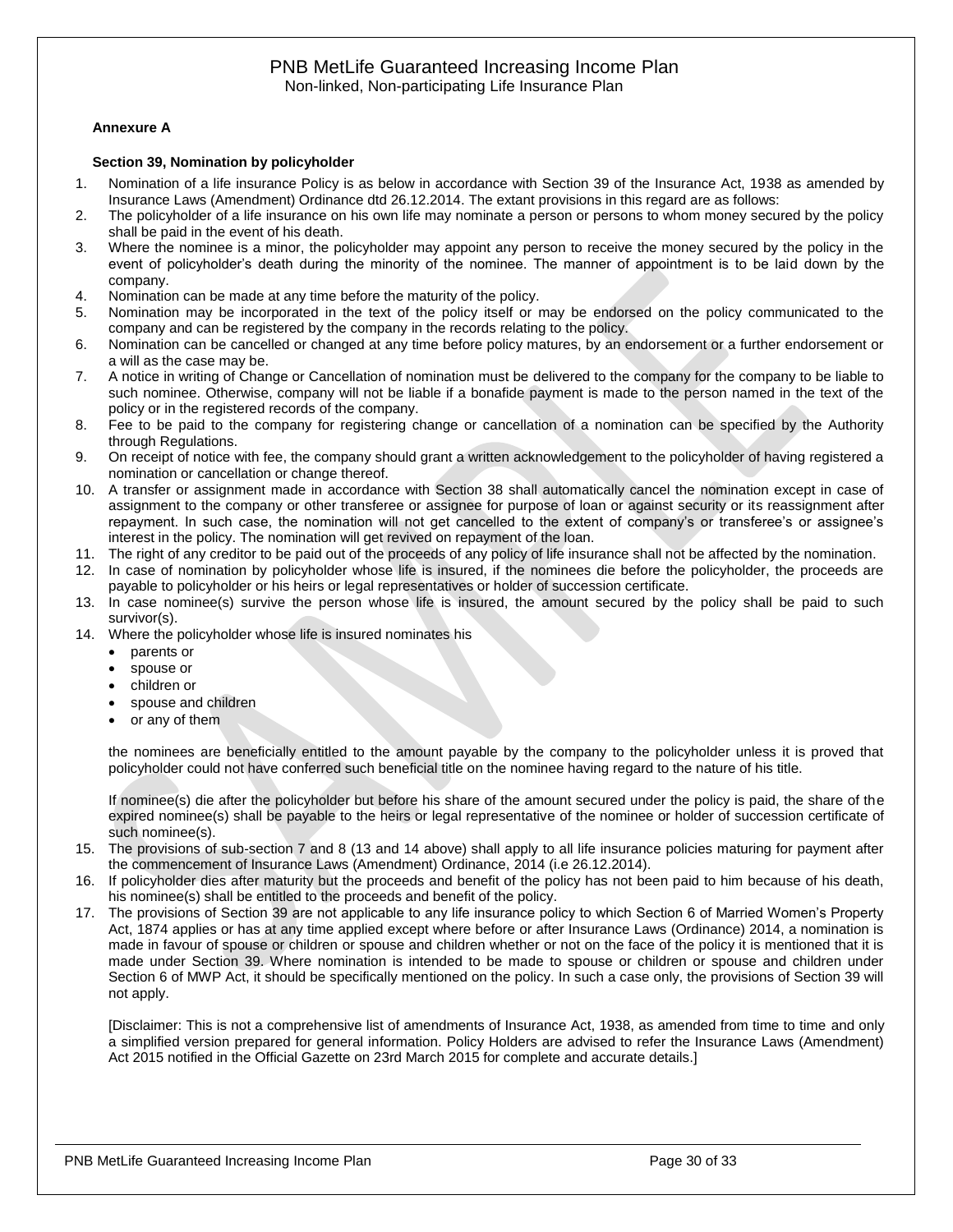# PNB MetLife Guaranteed Increasing Income Plan

Non-linked, Non-participating Life Insurance Plan

#### <span id="page-30-0"></span>**Section 38, Assignment and Transfer of Insurance Policies**

- 1. Assignment or transfer of a policy should be in accordance with Section 38 of the Insurance Act, 1938 as amended by Insurance Laws (Amendment) Ordinance dated 26.12.2014. The extant provisions in this regard are as follows:
- 2. This policy may be transferred/assigned, wholly or in part, with or without consideration.
- 3. An Assignment may be effected in a policy by an endorsement upon the policy itself or by a separate instrument under notice to the Company.
- 4. The instrument of assignment should indicate the fact of transfer or assignment and the reasons for the assignment or transfer, antecedents of the assignee and terms on which assignment is made.
- 5. The assignment must be signed by the transferor or assignor or duly authorized agent and attested by at least one witness.
- 6. The transfer of assignment shall not be operative as against an company until a notice in writing of the transfer or assignment and either the said endorsement or instrument itself or copy there of certified to be correct by both transferor and transferee or their duly authorised agents have been delivered to the company.
- 7. Fee to be paid for assignment or transfer can be specified by the Authority through Regulations.
- 8. On receipt of notice with fee, the company should Grant a written acknowledgement of receipt of notice. Such notice shall be conclusive evidence against the company of duly receiving the notice.
- 9. If the company maintains one or more places of business, such notices shall be delivered only at the place where the policy is being serviced.
- 10. The company may accept or decline to act upon any transfer or assignment or endorsement, if it has sufficient reasons to believe that it is
	- not bonafide or
	- not in the interest of the policyholder or
	- not in public interest or
	- is for the purpose of trading of the insurance policy.
- 11. Before refusing to act upon endorsement, the Company should record the reasons in writing and communicate the same in writing to Policyholder within 30 days from the date of policyholder giving a notice of transfer or assignment
- 12. In case of refusal to act upon the endorsement by the Company, any person aggrieved by the refusal may prefer a claim to IRDAI within 30 days of receipt of the refusal letter from the Company.
- 13. The priority of claims of persons interested in an insurance policy would depend on the date on which the notices of assignment or transfer is delivered to the company; where there are more than one instruments of transfer or assignment, the priority will depend on dates of delivery of such notices. Any dispute in this regard as to priority should be referred to Authority.
- 14. Every assignment or transfer shall be deemed to be absolute assignment or transfer and the assignee or transferee shall be deemed to be absolute assignee or transferee, except
	- (a) where assignment or transfer is subject to terms and conditions of transfer or assignment OR
	- (b) where the transfer or assignment is made upon condition that
		- (i) the proceeds under the policy shall become payable to policyholder or nominee(s) in the event of assignee or transferee dying before the insured OR
		- (ii) the insured surviving the term of the policy

Such conditional assignee will not be entitled to obtain a loan on policy or surrender the policy. This provision will prevail notwithstanding any law or custom having force of law which is contrary to the above position.

- 15. In other cases, the company shall, subject to terms and conditions of assignment, recognize the transferee or assignee named in the notice as the absolute transferee or assignee and such person
	- shall be subject to all liabilities and equities to which the transferor or assignor was subject to at the date of transfer or assignment and
	- may institute any proceedings in relation to the policy
	- obtain loan under the policy or surrender the policy without obtaining the consent of the transferor or assignor or making him a party to the proceedings

Any rights and remedies of an assignee or transferee of a life insurance policy under an assignment or transfer effected before commencement of the Insurance Laws (Amendment) Ordinance, 2014 shall not be affected by this section.

[Disclaimer: This is not a comprehensive list of amendments of Insurance Act, 1938, as amended from time to time and only a simplified version prepared for general information. Policy Holders are advised to refer the Insurance Laws (Amendment) Act 2015 notified in the Official Gazette on 23rd March 2015 for complete and accurate details.]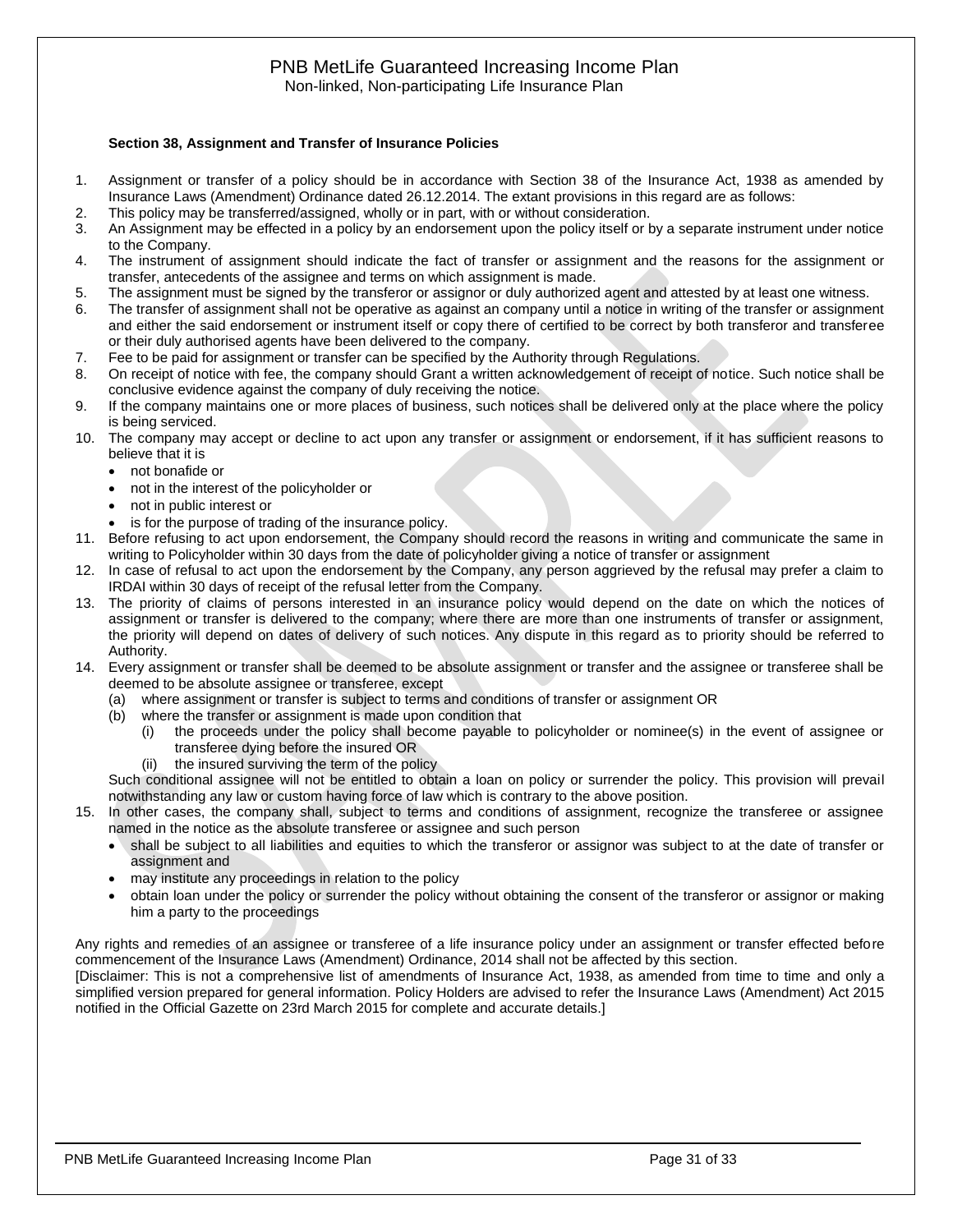# PNB MetLife Guaranteed Increasing Income Plan

#### Non-linked, Non-participating Life Insurance Plan

#### <span id="page-31-0"></span>**Section 45, Policy shall not be called in question on the ground of mis-statement after three years**

Provisions regarding policy not being called into question in terms of Section 45 of the Insurance Act, 1938, as amended by Insurance Laws (Amendment) Ordinance dated 26.12.2014 are as follows:

- 1. No Policy of Life Insurance shall be called in question on any ground whatsoever after expiry of 3 years from
	- the date of issuance of policy or
	- the date of commencement of risk or
	- the date of revival of policy or
	- the date of rider to the policy
	- whichever is later.
- 2. On the ground of fraud, a policy of Life Insurance may be called in question within 3 years from
	- the date of issuance of policy or
	- the date of commencement of risk or
	- the date of revival of policy or
	- the date of rider to the policy

whichever is later.

For this, the company should communicate in writing to the insured or legal representative or nominee or assignees of insured, as applicable, mentioning the ground and materials on which such decision is based.

- 3. Fraud means any of the following acts committed by insured or by his agent, with the intent to deceive the company or to induce the company to issue a life insurance policy:
	- The suggestion, as a fact of that which is not true and which the insured does not believe to be true;
	- The active concealment of a fact by the insured having knowledge or belief of the fact;
	- Any other act fitted to deceive; and
	- Any such act or omission as the law specifically declares to be fraudulent.

4. Mere silence is not fraud unless, depending on circumstances of the case, it is the duty of the insured or his agent keeping silence to speak or silence is in itself equivalent to speak.

- 5. No Company shall repudiate a life insurance Policy on the ground of Fraud, if the Insured / beneficiary can prove that the misstatement was true to the best of his knowledge and there was no deliberate intention to suppress the fact or that such mis-statement of or suppression of material fact are within the knowledge of the company. Onus of disproving is upon the policyholder, if alive, or beneficiaries.
- 6. Life insurance Policy can be called in question within 3 years on the ground that any statement of or suppression of a fact material to expectancy of life of the insured was incorrectly made in the proposal or other document basis which policy was issued or revived or rider issued. For this, the company should communicate in writing to the insured or legal representative or nominee or assignees of insured, as applicable, mentioning the ground and materials on which decision to repudiate the policy of life insurance is based.
- 7. In case repudiation is on ground of mis-statement and not on fraud, the premium collected on policy till the date of repudiation shall be paid to the insured or legal representative or nominee or assignees of insured, within a period of 90 days from the date of repudiation. However, the payment will be as per IRDAI direction/Regulation/Circular from time to time.
- 8. Fact shall not be considered material unless it has a direct bearing on the risk undertaken by the company. The onus is on company to show that if the company had been aware of the said fact, no life insurance policy would have been issued to the insured.
- 9. The company can call for proof of age at any time if he is entitled to do so and no policy shall be deemed to be called in question merely because the terms of the policy are adjusted on subsequent proof of age of life insured. So, this Section will not be applicable for questioning age or adjustment based on proof of age submitted subsequently.

[Disclaimer: This is not a comprehensive list of amendments of Insurance Act, 1938, as amended from time to time and only a simplified version prepared for general information. Policy Holders are advised to refer the Insurance Laws (Amendment) Act 2015 notified in the Official Gazette on 23rd March 2015 for complete and accurate details.